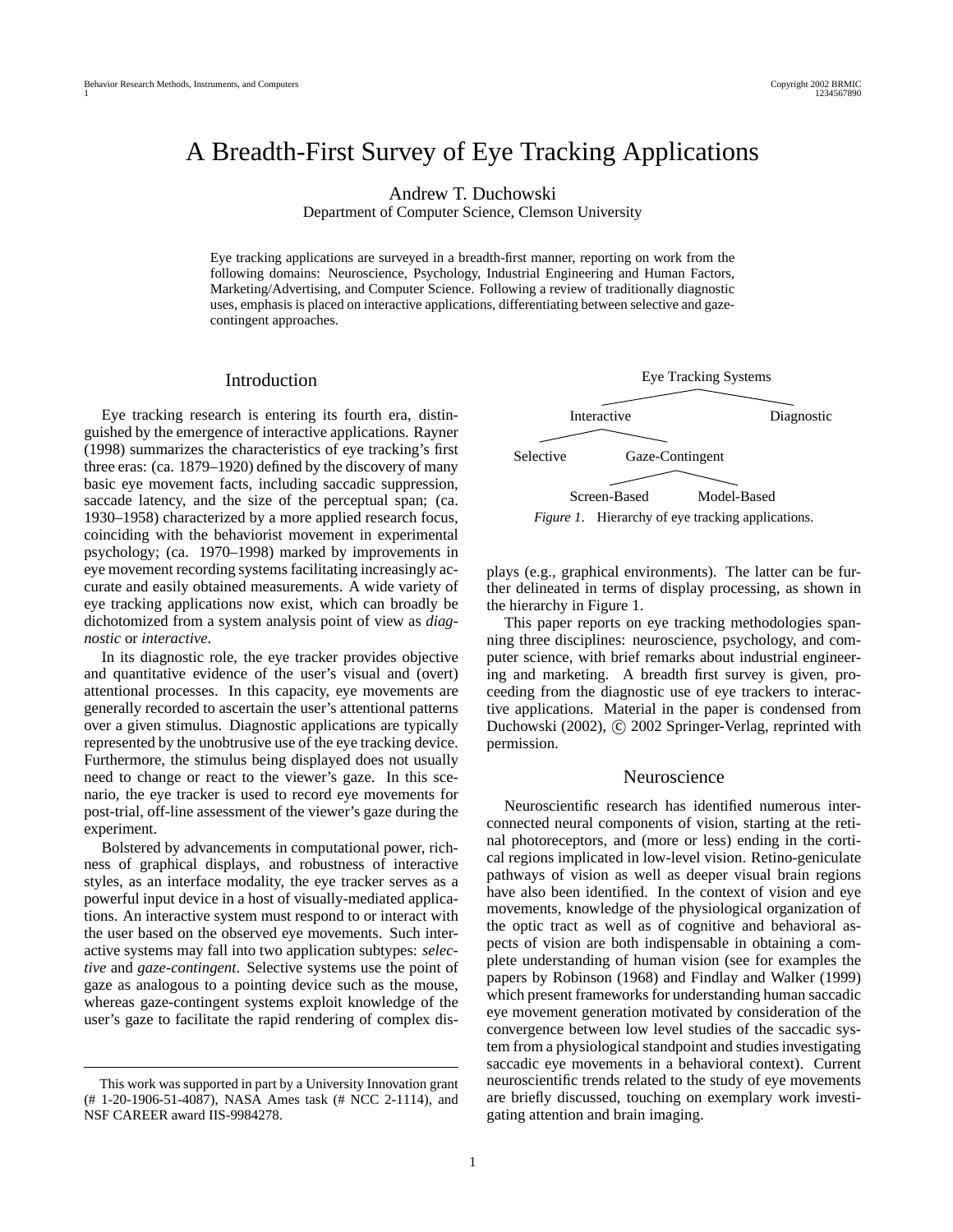## *Attentional Neuroscience*

The dissociation of the "spotlight of attention" (Posner, Snyder, & Davidson, 1980) from ocular fixation poses a problem for eye tracking researchers. It is possible to visually fixate one location while simultaneously diverting attention to another. For example, astronomers perform this fairly regularly when looking for faint stars or star clusters with the naked eye. When examining a scanpath over a visual stimulus, we can often say that specific regions were looked at, perhaps even fixated (following analysis of eye movements), however, we can not be fully confident that these specific regions were fully perceived. There is (currently) no simple way of telling what the brain is doing during a particular visual scan of the scene. Ideally, we would have to not only record the point of one's gaze, but also of one's brain activity.

Investigating neuronal activity related to fixational eye movements (saccades and intersaccadic (drift) intervals), Snodderly, Kagan, and Gur (2001) show that responses of a monkey's V1 neurons to fixational eye movements are specific and diverse. Some cells are activated only by saccades, others discharge during drifts, and most show a mixture of these two influences. The patterns of activity reflect the interactions between the stimulus, the receptive-field activating region, the temporal response characteristics of the neuron, and the retinal positions and image motions imparted by eye movements. The diversity of the activity patterns suggests that during natural viewing of a stationary scene some cortical neurons carry information about saccadic occurrences and directions while other neurons code details of the retinal image. Snodderly et al. argue that, theoretically, saccade neurons could participate in saccadic suppression by inhibiting other neurons that carry stimulus information (reducing signal strength) or by adding noise to the signal, thereby raising thresholds and making stimulus events undetectable at the times of saccades.

The prefrontal (PF) cortex is largely thought to be central to the ability of shifting attention and choosing actions appropriate not only to the sensory information at hand but also according to the specific sensory, motor, and cognitive demands of the task (the behavioral context) in which it is encountered (Asaad, Rainer, & Miller, 2000). Asaad et al. report that most of the 305 neurons recorded in two monkeys displayed a task-dependent change in overall activity, particularly in the fixation interval preceding cue presentation. Results show that, for many PF neurons, activity was influenced by the task being performed. Asaad et al. suggest that formal demands of behavior are represented within PF activity and thus support the hypothesis that one PF function is the acquisition and implementation of task context and the "rules" used to guide behavior.

## *Eye Movements and Brain Imaging*

Recently, eye movement recording and functional brain imaging have been used to track a subject's fixation point while simultaneously recording cortical activation during attentional tasks, in order to identify functional brain structures implicated in attentional behavior. Presently, possibly due to prohibitive cost, combined eye tracking and brain imaging equipment are not in widespread use, although such devices are beginning to appear.

Özyurt, DeSouza, West, Rutschmann, and Greenlee (2001) compared the neural correlates of visually guided saccades in the step and gap paradigms while recording saccadic eye movements during task performance. Results from Özyurt et al.'s study indicate significant task-related activity in the striate and extrastriate cortex, the frontal eye fields, the supplementary motor area, parietal cortex and angular gyrus, the frontal operculum, and the right prefrontal area 10. This type of research helps identify functional brain structures that participate in attentional mechanisms.

#### Psychology

Perhaps the first well-known use of eye trackers in the study of human (overt) visual attention were those conducted during reading experiments. Rayner (1992, 1998) provides an excellent survey of eye tracking applications in reading and other information processing tasks.

#### *Reading*

Rayner (1998) synthesizes over 100 years of research. While the reader is referred to Rayner's article for the complete review, three interesting examples of eye movement characteristics during reading are summarized here. First, when reading English, eye fixations last about 200–250 ms and the mean saccade size is 7–9 letter spaces. Second, eye movements are influenced by textual and typographical variables, e.g., as text becomes conceptually more difficult, fixation duration increases and saccade length decreases. Factors such as the quality of print, line length, and letter spacing influence eye movements. Third, eye movements differ somewhat when reading silently from reading aloud: mean fixation durations are longer when reading aloud or while listening to a voice reading the same text than in silent reading. There is of course a good deal more that has been learned (e.g., Reichle, Pollatsek, Fisher, and Rayner (1998) summarize some basic data on reading and eye movements related to their subsequent effort on modeling of the reading process), here, the methodology behind such discoveries is what is of primary interest.

In addition to descriptive studies, where eye movements are simply recorded during reading of text, eye trackers have been used to modulate the stimulus display in real-time depending on where the reader is looking. Three experimental paradigms, the *moving window*, *boundary*, and *foveal mask*, have been developed to explore eye movements (see Reichle et al. (1998) for a concise review and examples of these techniques). Although first developed for reading studies, these paradigms have since been adapted to other contexts such as scene perception (see below).

In the moving window paradigm, or *gaze-contingent display change* paradigm, developed by McConkie and Rayner (1975), a window is sized to include a number of characters (e.g., 14) to the left and right of a fixated word. The assumption with this technique is that when the window is as large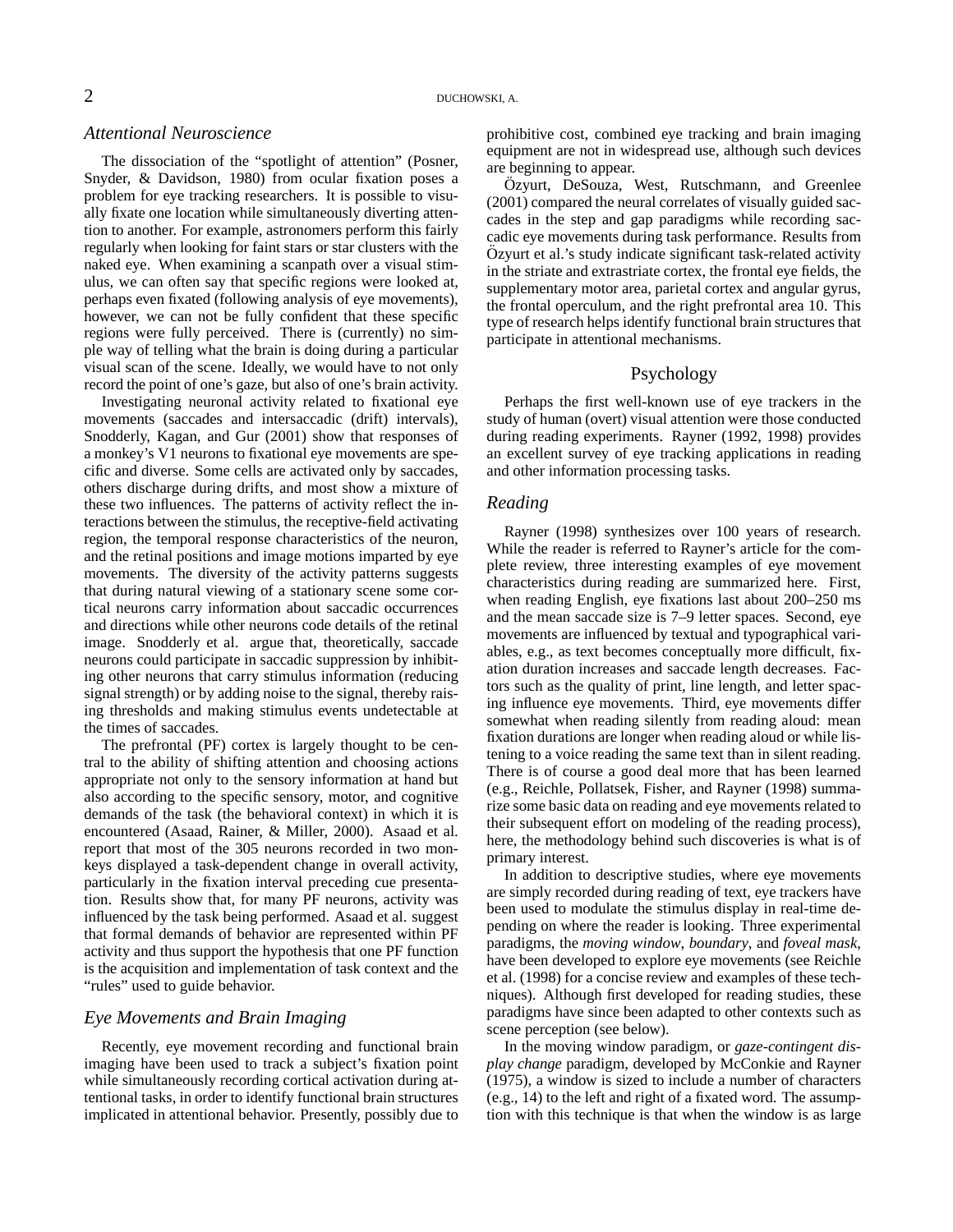as the region from which the reader can obtain information, there will be no difference between reading in that situation and when there is no window.

Conversely, a foveal mask, developed by Rayner and Bertera (1979) (see also Bertera and Rayner (2000)), is placed over a number of fixated characters (e.g., 7), creating an artificial foveal scotoma. Eye movement behavior in this situation is quite similar to the eye movement behavior of patients with real scotomas (Rayner, 1998).

In the boundary technique, developed by Rayner (1975) to investigate the use of peripheral information in reading, the stimulus changes as fixation crosses a predefined boundary. In this technique, a word or nonword letter string is initially presented in a target location. When the reader's gaze moves to that location, the initially presented stimulus is replaced by the target word. The fixation duration on the target allows the experimenter to make inferences about the type of information acquired from the target location when it was in parafoveal vision.

The motivation behind Rayner's (1975, 1998) use of eye movements for the study of reading was due in part to his having found tachistoscopic methods to be inadequate. Tachistoscopic (strobe-like) presentation of letters and words relies on the presentation of material for very brief exposures to exclude the possibility of an eye movement during the presentation. Prior to eye tracked reading studies, the tachistoscopic exposure was often thought of as being analogous to a single fixation during reading. Rayner argued that what subjects report from a tachistoscopic presentation cannot be taken as a complete specification of what they saw. The argument for eye movement recording over tachistoscopic displays carries over to scene perception and is discussed in greater detail in the next section.

#### *Scene Perception*

Although certain reading patterns are easily recognized (e.g., left-to-right, top-to-bottom for English readers, or right-to-left for Hebrew), no apparent strategies for scene viewing have been easily discerned. Contrary to reading, there appears to be no canonical scanpath for particular objects (Kennedy, 1992). There may be context differences at play. Kroll (1992) states that while there may be similarities between reading and scene viewing tasks, the tasks are very different.

According to Henderson and Hollingworth (1998), there are at least three important reasons to understand eye movements in scene viewing. First, eye movements are critical for the efficient and timely acquisition of visual information during complex visual-cognitive tasks, and the manner in which eye movements are controlled to service information acquisition is a critical question. Second, how we acquire, represent, and store information about the visual environment is a critical question in the study of perception and cognition. The study of eye movement patterns during scene viewing contributes to an understanding of how information in the visual environment is dynamically acquired and represented. Third, eye movement data provide an unobtrusive, online measure

of visual and cognitive information processing.

Rayner (1998) recounts the traditionally held belief that examining the fine details of eye movements during scene perception is a high-cost, low-yield endeavor. Experiments using tachistoscopic presentations and eye movement recordings have led to the conclusion that participants get the gist of a scene very early in the process of looking, sometimes even from a single brief exposure. Thus it has been advocated that the gist of the scene is abstracted on the first few fixations, and the remainder of the fixations on the scene are used to fill in details. Rayner reviews several findings which support the contention that important conclusions about temporal aspects of scene perception can be obtained from eye movement analysis.

Loftus(1981) presented results of a masked tachistoscopic study suggesting a model of picture encoding that incorporates the following propositions: (1) a normal fixation on a picture is designed to encode some feature of the picture; (2) the duration of a fixation is determined by the amount of time required to carry out the intended feature encoding; and (3) the more features are encoded from a picture, the better the recognition memory will be from the picture. A major finding of Loftus' experiments was that with exposure time held constant, recognition performance increased with increasing numbers of fixations. When eye fixations are simulated tachistoscopically and their durations experimentally controlled, all traces of this phenomenon disappear. Moreover, Loftus' experiments suggest that within a fixation, visual information processing ceases fairly early, that is, acquired information reaches asymptote soon after the start of a fixation. The problem identified with tachistoscopic exposures, which were meant to simulate saccades to new places, is that there is no guarantee that new places in the picture are fixated; it is entirely possible that subjects were simply holding their eyes steady throughout all tachistoscopic flashes. From an eye tracking experiment, Loftus draws the argument that given more places to look at in the picture, more information can be acquired from the picture. Additional (tachistoscopic) flashes are only useful insofar as they permit acquisition of information from additional portions of the picture.

Rayner and Pollatsek (1992) concede that much of the global information about the scene background or setting is extracted during the initial fixation. Some information about objects or details throughout the scene can be extracted far from fixation. However, if an object is important, it is usually fixated. Rayner and Pollatsek indicate that this foveal identification is aided significantly by the information extracted extrafoveally and conclude that it is necessary to study eye movements to achieve a full understanding of scene perception.

Henderson and Hollingworth (1998) suggest several metrics for evaluation of relative informativeness of scene regions. At a macro level analysis, the *total time* that a region is fixated in the course of scene viewing (the sum of the durations of all fixations in that region) is correlated with the number of fixations in that region. At a micro level analysis, several commonly used measures include *first fixation*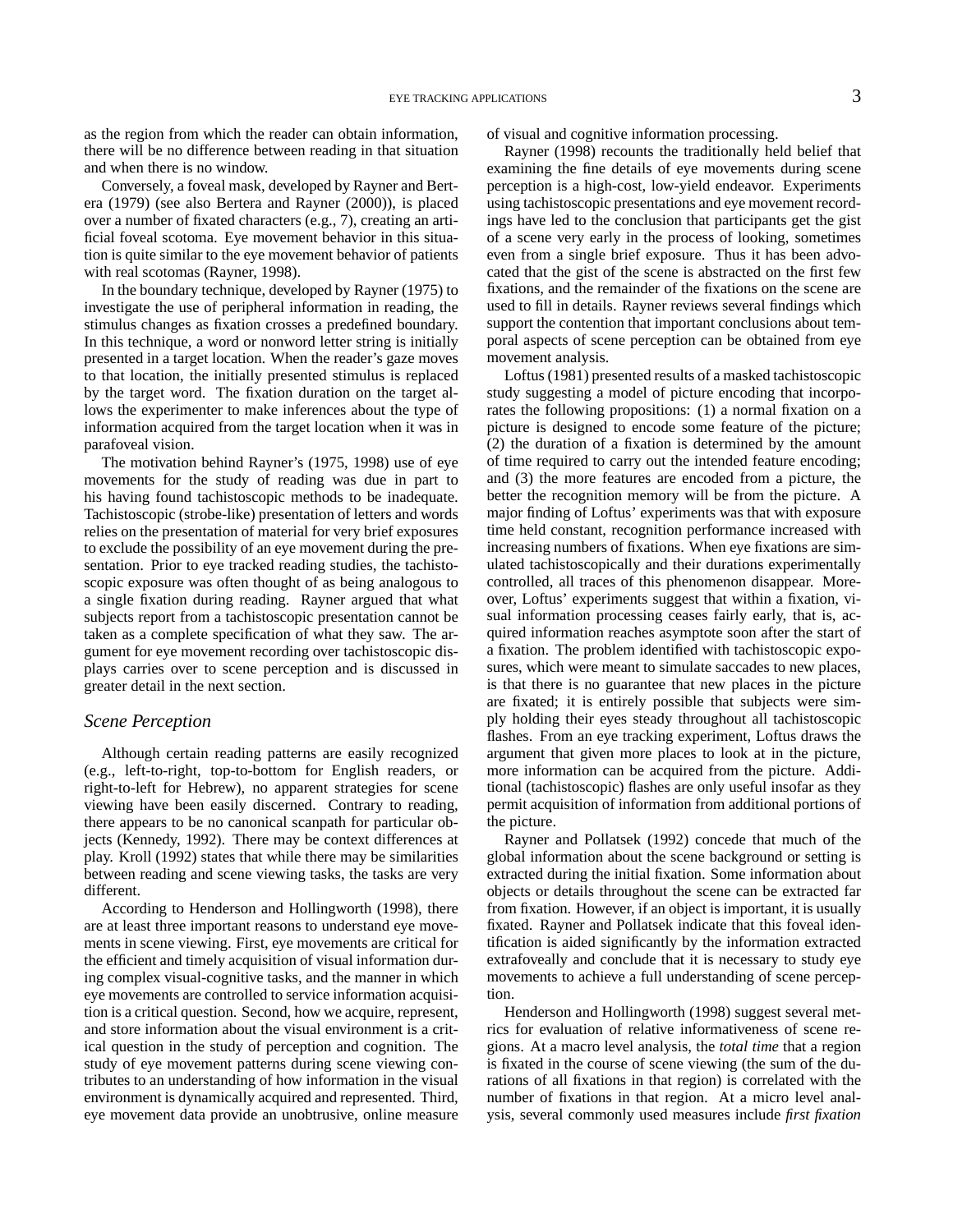*duration* (the duration of the initial fixation in a region), *first pass gaze duration* (the sum of all fixations from first entry to first exit in a region), and *second pass gaze duration* (the sum of all fixations from second entry to second exit in a region). Generally, first pass gaze durations are longer for semantically informative (i.e., inconsistent) objects. Semantically informative objects also tend to draw longer second pass and total fixation durations. The influence of semantic informativeness on the duration of the very first fixation on an object is less clear. That is, scene context has an effect on eye movements: fixation duration on an object that does not belong in the scene is longer than fixation duration on an object that does belong (Rayner, 1998). However, it is not clear whether the longer fixations on objects in violation of the scene reflect longer times to identify those objects or longer times to integrate them into a global representation of the scene (it could also reflect amusement of the absurdity of the violating object in the given context). Recently, Greene and Rayner (2001) showed that familiarity with distractors around an unfamiliar target facilitates visual search. There were comparably long, but fewer, fixations when distractors were familiar, contradicting the theory that unfamiliar distractors need longer processing.

Henderson (1992) offers two criticisms of the eye movement paradigm. First, it is likely that global measures of fixation time, such as the total time spent on an object during the course of scene viewing, and the gaze duration on an object (the time of all initial fixations on an object prior to leaving that object for the first time) reflect post-identification processes. Thus, it is likely that gaze duration in scene processing reflects other processes beyond object identification. Henderson suggests that the preferred fixation measure is the true first fixation duration, or the duration of time from the initial landing of the eyes on an object until the eyes move to any other location, including another location on the object. Second, the basic premise of the eye movement paradigm is that the results will reflect normally occurring visual-cognitive processes because subjects can view scenes in a natural manner. However, unlike reading, where the overall task is arguably transparent, subjects must be given an orienting task when they view a scene. Unfortunately, viewing behavior and eye movement patterns change as a function of the viewing task given to the subject (Yarbus, 1967). One way to address the orienting task issue would be to give subjects a task that did not force the creation of a coherent memory representation for the scene, and look for similar scene context effects on fixation time across tasks.

*Perception of Art*. A particularly interesting subset of scene perception studies is the examination of gaze over a specific set of contextual images, namely art. The first systematic exploration of fixation positions in scenes was reported by Buswell (1935) (as cited by Henderson and Hollingworth (1998)). An important observation was that fixation positions were found to be highly regular and related to the information in the pictures (Henderson & Hollingworth, 1998). These data provided some of the earliest evidence that eye movement patterns during complex scene perception are related to the information in the scene, and by extension, to perceptual and cognitive processing of the scene.

Another example of a study of eye movements directed at works of art, by Molnar (1981) (as reported by Solso (1999)), shows small differences in scanpaths between groups of subjects viewing the artwork for its semantic meaning or for its aesthetic appeal. Remarkably, however, both sets of scanpaths are very similar in terms of fixated image features. Fixations made by two groups of fine art students, given different sets of questions pertaining to the artwork, appear to coincide on important elements even though the order of fixations may differ.

A recent large-scale eye tracking study of art was conducted by Wooding (2002). In three months, eye movements were successfully collected from 5,638 subjects while they viewed digitized images of paintings from the National Gallery collection. Since a composite representation of eye movements from so many subjects posed a problem, Wooding devised a *fixation map* method of analysis, which might be descriptively termed a landscape or terrain map of fixations, and is in fact similar to the *landscape map* developed independently by Velichkovsky, Pomplun, and Rieser (1996). The value at any point on the map indicates the height or amount of a particular property at that point (e.g., the number of fixations).

Approaching art perception from a different starting point, eye movements have recently been considered in the *generation* of art by computers. Perceptual principles and eye tracking methodology (among other techniques) were employed by DeCarlo and Santella (2002) to process aesthetically pleasing images by computer. Additional exemplary uses of eye trackers in computer graphics are presented in subsequent sections.

*Perception of Film*. An interesting example of an eye tracking study over film, essentially a dynamic form of artistic media, is given by d'Ydewalle, Desmet, and Van Rensbergen (1998). d'Ydewalle et al. distinguish three levels of film editing errors in sequencing successive shots. Firstorder editing errors refer either to small displacements of the camera position or to small changes of the image size, disturbing the perception of apparent movement and leading to the impression of jumping. Second-order editing errors follow from a reversal of the camera position, leading to a change of the left-right position of the main actors (or objects) and a complete change of the background. With thirdorder editing errors, the linear sequence of actions in the narrative story is not obeyed. d'Ydewalle et al.'s experiment shows that there is an increased spatial distribution of eye movements 200–400 ms following both second- and thirdorder editing errors. Such an increase is not obtained after a first-order editing error, suggesting that increased distribution of eye movements after second- and third-order editing errors is due to postperceptual, cognitive effects.

#### *Visual Search*

How humans perceive the visual scene in natural or free tasks such as picture viewing can be modeled by the visual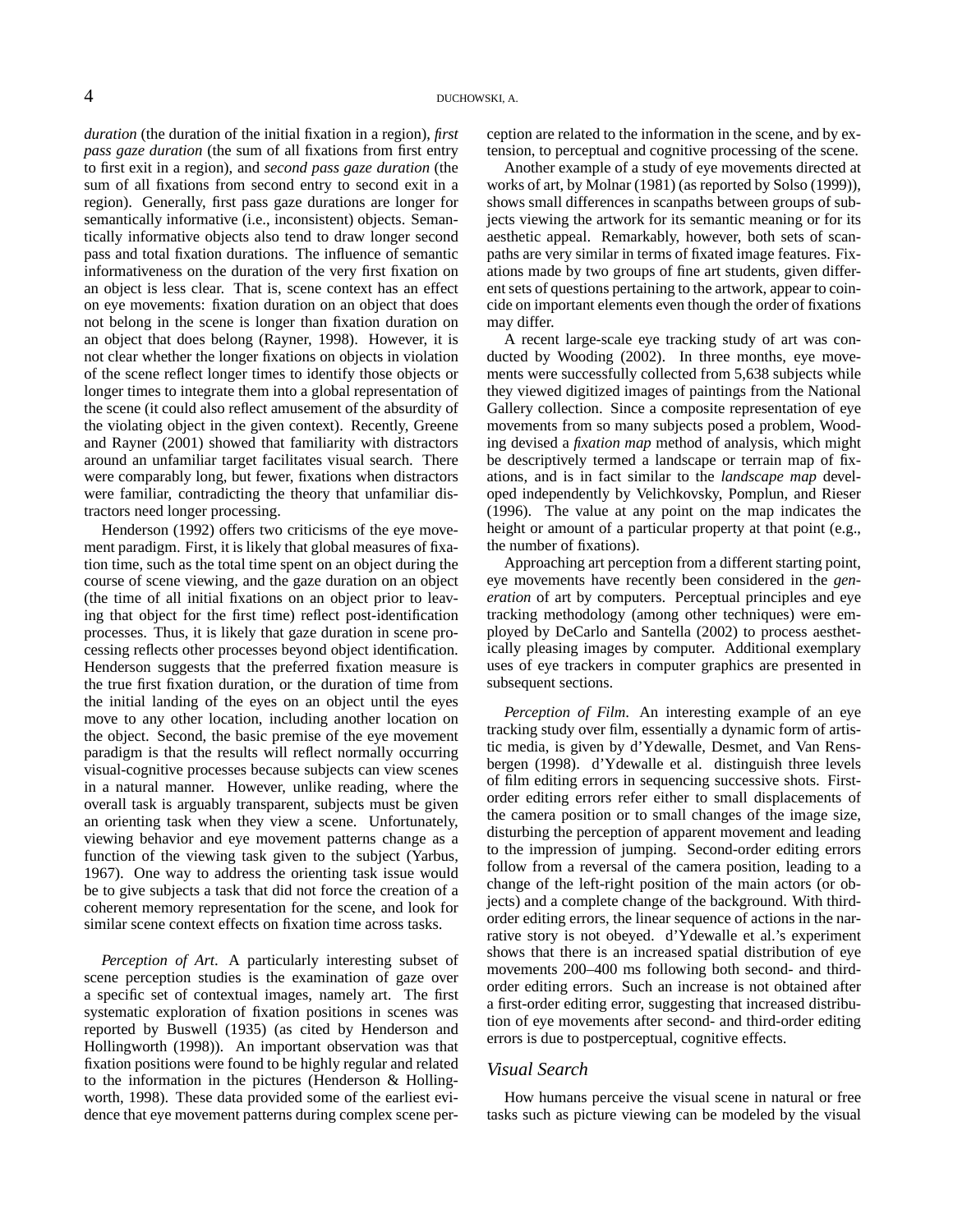search task. This task requires the report of the presence of a target in a display. In comparison to reading, there have not been nearly as many studies dealing with visual search (Rayner, 1998).

Because the nature of the search task influences eye movement behavior, any statement about visual search and eye movements needs to be qualified by the characteristics of the search task. Specifically, visual search tasks vary widely, and tasks in which eye movements have been monitored consist of at least the following: search (a) through text or textlike material, (b) with pictorial stimuli, (c) with complex arrays such as X-rays, and (d) with randomly arranged arrays of alphanumeric characters or objects. There is considerable variability in fixation time and saccade length as a function of the particular search task (Rayner, 1998). When eye movements are recorded during extended search, fixations tend to be longer than in reading.

As demonstrated by Yarbus (1967) and then by Noton and Stark (1971a, 1971b), eye tracked scanpaths strongly suggest the existence of a serial component to the picture viewing process. However, serial scanpaths do not adequately explain the brain's uncanny ability to integrate holistic representations of the visual scene from piecemeal (foveal) observations. That is, certain perceptual phenomena are left unaccounted for by scanpaths, including perception of illusory images such as the Kanizsa (1976) figure or the Necker (1832) cube. While scanpaths cast doubt on a purely Gestalt view of visual perception, it would seem that some sort of holistic mechanism is at work which is not revealed by eye movements alone. Models of visual search attempt to answer this dilemma by proposing a parallel component, which works in concert with the serial counterpart exhibited by eye movements.

The consensus view is that a parallel, pre-attentive stage detects four basic features: color, size, orientation, and presence and/or direction of motion (Doll, 1993; Wolfe, 1993). Todd and Kramer (1993) suggest that attention (presumably in the periphery) is captured by sudden onset stimuli, uniquely colored stimuli (to a lesser degree than sudden onset), and bright and unique stimuli. However, there is doubt in the literature whether human visual search can be described as an integration of independently processed features (Van Orden & DiVita, 1993). Visual search, even over natural stimuli, is at least partially deterministic, rather than completely random (Doll, Whorter, & Schmieder, 1993). Determinism stems from either or both of two kinds: the observer's strategy determines the search pattern (as in reading), and/or the direction of the next saccade is based on information gained through peripheral vision about surrounding stimuli. Features that are likely to be fixated include edges, corners, spatially high frequency components, but not plain surfaces.

Relatively few studies have addressed the relationship between eye movements and the search process (Findlay & Gilchrist, 1998). Findlay and Gilchrist argue that the tradition in search research to pay little attention to eye movements and instead to use the concept of covert visual attention movements (redirecting attention without moving the eyes; an important component of the Feature Integration Theory of visual attention (Treisman & Gelade, 1980)) is misguided. Findlay and Gilchrist demonstrate that when viewers are free to move their eyes, no additional covert attentional scanning occurs. They show that unless instructions explicitly prevent eye movements, subjects in a search task show a natural propensity to move their eyes, even in situations where it would be more efficient not to do so. Findlay and Gilchrist suggest that the reason for this preference is that, in naturally occurring search situations, eye movements form the most effective way of sampling the visual field.

Findlay (1997) recorded eye movements during tasks of a simple feature search and a color shape feature conjunction search. Findlay's work provides an impressive confirmation that search for a pre-specified color target can be carried out in parallel. When two targets are presented simultaneously in neighboring positions, the first saccade is directed towards some "center of gravity" position. Results suggest that the control of the initial eye movement during both simple and conjunction searches is through a spatially parallel process.

Results from a conjunction search experiment (color and shape) are particularly relevant since this is a situation where serial scanning would be expected according to the classical search theory of Treisman and Gelade (1980). If a rapid serial scanning with covert attention could occur before the saccade is initiated, it is not clear why incorrect saccades would occur as frequently as observed in Findlay's (1997) experiment. Moreover, Findlay argues that the data place constraints on the speed of any hypothetical serial scanning process since it would be necessary for a number of locations to be scanned before the target is located, given the accuracy obtained. Alternative accounts of the visual search process have appeared which assign much more weight to the parallel processes and avoid the postulation of rapid serial scanning (e.g., see Wolfe (1994), Wolfe and Gancarz (1996), and Findlay and Walker (1999)).

Recently, Bertera and Rayner (2000) had viewers search through a randomly arranged array of alphanumeric characters (i.e., letters and digits) for the presence of a target letter. They used both the moving window technique and the moving mask technique. In the moving window study, search performance was equivalent for all windows at least as large as 5°. The moving mask had a deleterious effect on search time and accuracy, indicating the importance of foveal vision during search; the larger the mask, the longer the search time. The moving window paradigm for scene perception and visual search is discussed below as an instance of gazecontingent display technology.

## *Natural Tasks*

Studies of visual search are expanding to consider more complex stimuli such as natural scenery (Hughes, Nozawa, & Kitterle, 1996). However, viewing of pictures projected on a laboratory display still constitutes a somewhat artificial task. Recent advancements in wearable and virtual displays now allow collection of eye movements in more natural situations, usually involving the use of generally unconstrained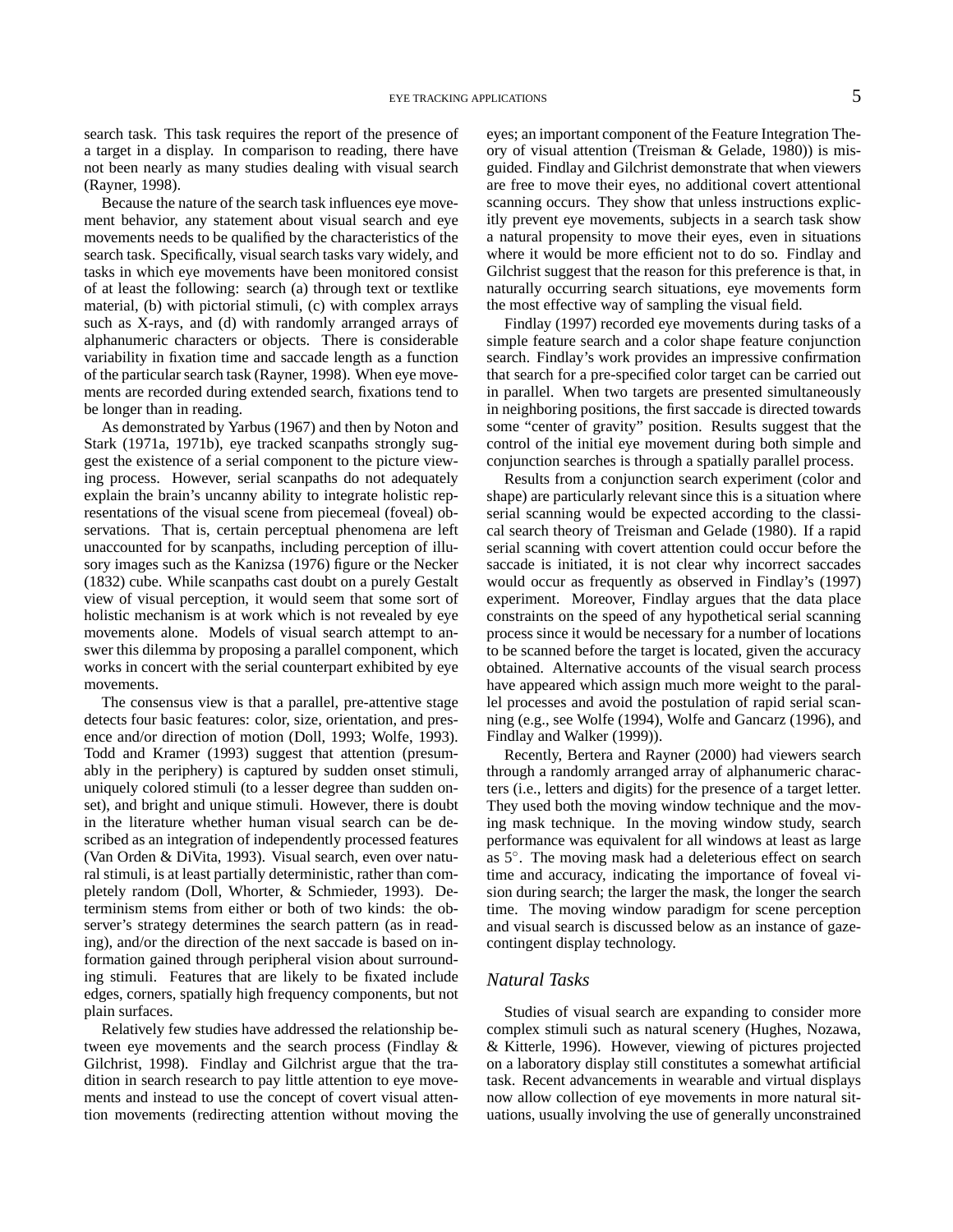eye, head, and hand movements.

Important work in this area has been reported by Land, Mennie, and Rusted (1999) and Land and Hayhoe (2001). The aim of the first study was to determine the pattern of fixations during the performance of a well-learned task in a natural setting (making tea), and to classify the types of monitoring action that the eyes perform. Results of this study indicate that even automated routine activities require a surprising level of continuous monitoring. Foveal direction was always close to the object being manipulated, and very few fixations were irrelevant to the task. Land et al. conclude that although the actions of tea-making are 'automated' and proceed with little conscious involvement, the eyes closely monitor every step of the process.

Investigating a similar natural task, Land and Hayhoe (2001) examined the relations of eye and hand movements in extended food preparation tasks, tea-making and making peanut butter and jelly sandwiches. Gaze usually reached the next object in the sequence before any sign of manipulative action, indicating that eye movements are planned into the motor pattern and lead each action. The eyes usually fixated the same object throughout the action upon it, although they often moved on to the next object in the sequence before completion of the preceding action. General conclusions provided by Land and Hayhoe are that the eyes provide information on an 'as needed' basis, and the relevant eye movements usually precede the motor acts they mediate by a fraction of a second. Eye movements are thus in the vanguard of each action plan, and are not simply responses to circumstances. Land and Hayhoe conclude that their studies lend no support to the idea that the visual system builds up a detailed model of the surroundings and operates from that. Rather, most information is actively obtained from the scene as it is needed.

Ballard, Hayhoe, and Pelz (1995) investigated the use of short-term memory in the course of a natural eye-hand task. The investigation focused on the minimization of subjects' use of short-term memory by employing deictic primitives through serialization of the task with eye movements (e.g., using the eyes to "point to" objects in a scene in lieu of memorizing all of the objects' positions and other properties). Ballard et al. argue that a deictic strategy in a pickand-place task employs a more efficient use of a frame of reference centered at the fixation point rather than a viewercentered reference frame which might require memorization of objects in the world relative to coordinates centered at the viewer. By recording eye movements during the block pickand-place task, Ballard et al. were able to show that subjects frequently directed gaze to the model pattern before arranging blocks in the workspace area, suggesting that information is acquired incrementally during the task and is not acquired *in toto* at the beginning of the task. That is, subjects appeared to use short-term memory frugally, acquiring information just prior to its use, and did not appear to memorize the entire model block configuration before making a copy of the block arrangement.

In a similar block-moving experiment, Smeets, Hayhoe, and Ballard (1996) were able to show that horizontal movements of gaze, head, and hand followed a coordinated pattern. A shift of gaze was generally followed by a movement of the head, which preceded the movement of the hand. This relationship is to a large extent task-dependent. In goaldirected tasks in which future points of interest are highly predictable, Smeets et al. hypothesize that while gaze and head movements may decouple, the actual position of the hand is a likely candidate for the next gaze shift.

A recent example of such intentional visual attention was demonstrated by Pelz, Canosa, and Babcock (2000). Using a wearable eye tracker, Pelz et al. observed intentionallybased eye movements, which they termed "look-ahead" eye movements. During a simple hand-washing task, recorded eye movements showed that gaze moved to a location (soap dispenser) prior to the movement of the hands to the same location.

To further examine issues raised by observations of natural behavior, Hayhoe et al. (2002) have recently begun using complex virtual environments which can be manipulated by the experimenter at critical points during task performance. In a virtual environment where subjects copy toy models, Hayhoe et al. show that regularities in the spatial structure are used by subjects to control eye movement targeting. Other experiments in a virtual environment with haptic feedback show that even simple visual properties like size are not continuously available or processed automatically by the visual system, but are dynamically acquired and discarded according to the momentary task demands.

# *Auditory Language Processing*

In this paradigm, eye movements are recorded as people listen to a story or follow instructions regarding an array they are looking at. Cooper (1974) found that when people are simultaneously presented with spoken language and a visual field containing elements semantically related to the informative items of speech, they tend to spontaneously direct their line of sight to the elements that are most closely related to the meaning of the language currently heard.

The eye movement paradigm has also been applied to auditory language processing by Allopenna, Magnuson, and Tanenhaus (1998). Participants followed spoken instructions to manipulate either real objects or pictures displayed on a computer screen. Eye movements to objects in the workspace were closely time-locked to referring expressions in the unfolding speech stream, providing a sensitive and nondisruptive measure of spoken language comprehension during continuous speech. Allopenna et al. argue that the sensitivity of the response measure coupled with a clear linking hypothesis between lexical activation and eye movements indicates that this methodology will be invaluable in exploring questions about the microstructure of lexical access during spoken word recognition.

## *Other Information Processing Tasks*

Rayner (1998) provides a comprehensive review of eye movement work from multiple domains, including: (i) mathematics, numerical reading, and problem solving; (ii) dual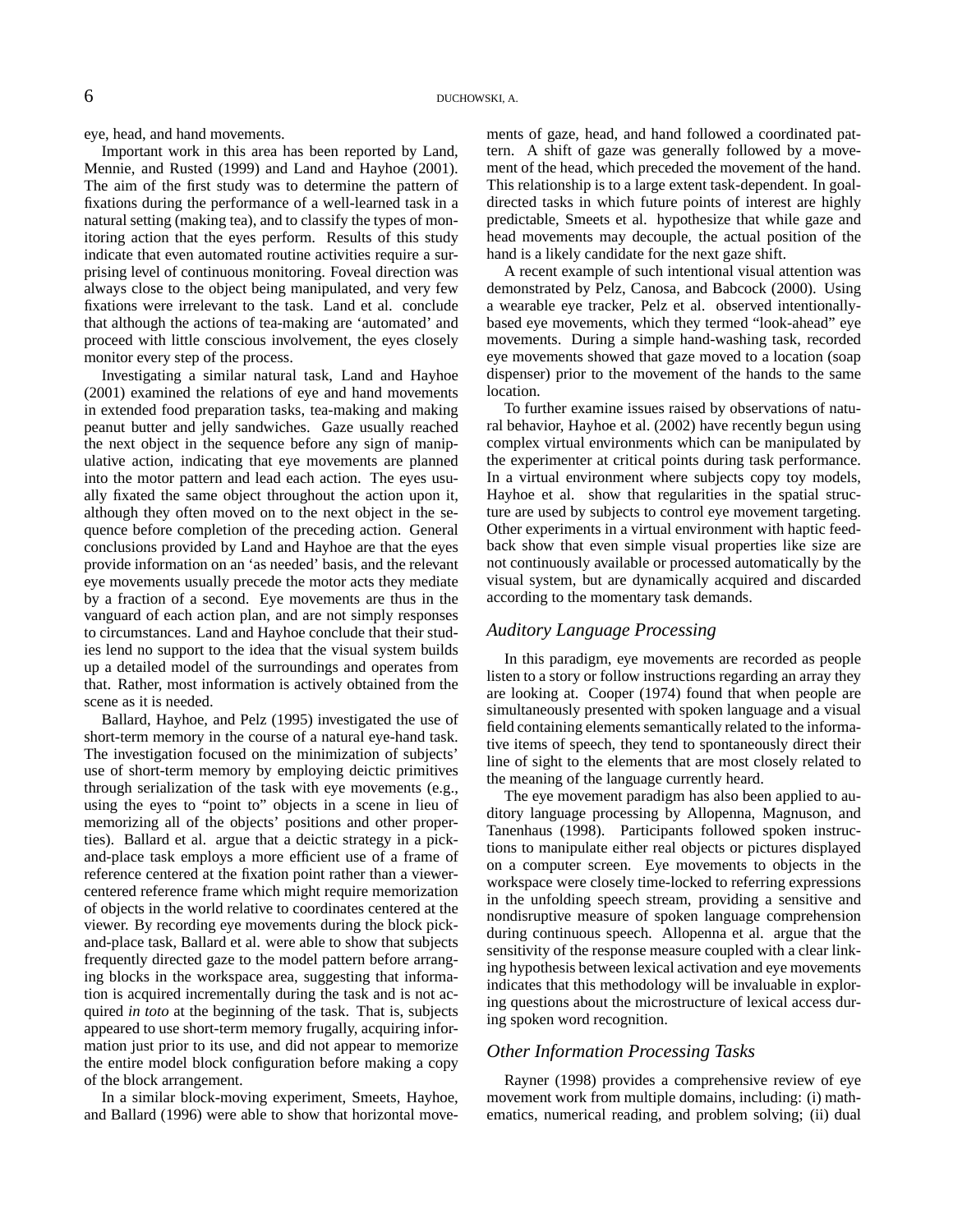task situations; (iii) face perception; (iv) brain damage, and (v) dynamic situations such as driving, basketball foul shooting, golf putting, table tennis, baseball, gymnastics, walking in uneven terrain, mental rotation, and human-computer interaction. Some of these latter applications are covered in the following sections.

#### Industrial Engineering and Human Factors

Eye tracking is particularly important for evaluating present and future environments in which humans do and will work. Traditional measurement methods of human performance often include measures of reaction time and accuracy, e.g., how fast a person completes a task and how well this task is performed. To study the steps taken to perform the tasks requires analysis of the individual procedures performed. For this analysis, eye movements are particularly interesting since they present measures which can provide insights into the visual, cognitive, and attentional aspects of human performance. Here, three broad experimental domains are presented in which eye tracking can play an important analytical role: aviation, driving, and visual inspection.

#### *Aviation*

An example of a recent combined use of relatively new eye tracking technology in a sophisticated flight simulator was reported by Anders (2001). Eye and head movements of professional pilots were recorded under realistic flight conditions in an investigation of human-machine interaction behavior relevant to information selection and management as well as situation and mode awareness in a modern glass cockpit. Analysis of eye movements illustrates the importance of the Primary Flight Display (PFD) as the primary source of information during flight (the PFD is the familiar combined artificial horizon and altimeter display for combined altitude and attitude awareness). As a proof of concept, this study shows the potential of eye movements for judgment of pilots' performance and future training of novice pilots.

Eye movements have also been used to evaluate the usability of specific instruments such as newly developed electronic maps. In their study, Ottati, Hickox, and Richter (1999) compared eye movement patterns on different terrain features between experienced and novice pilots during a Visual Flight Rules (VFR) simulation. Based on previous studies of pilots' eye movements during Instrument Flight Rules (IFR) navigation, the authors expected experienced aviators to spend less time finding and fixating on their navigational landmarks, while novices were expected to have greater difficulty finding landmarks and extracting useful data from them, causing greater dwell times. As expected, a greater tendency in novice pilots was found to "fly out of the window" (i.e., devoting visual attention outside the cockpit) than in experienced pilots.

In a study of electronic maps for taxiing, Graeber and Andre (1999) suggest that training is necessary to assure proper usage of, and optimal visual attention interaction with Electronic Moving Maps (EMMs). The main objective of Graeber and Andre's study was to understand how pilots visually interact with the EMM. Results indicate that atmospheric visibility significantly affected the amount of time pilots dwelled on the EMM, with dwell time significantly higher under high visibility conditions. That is, as visibility degrades, pilots spend more time eyes-out and less time dwelling on the EMM with no loss in taxi performance. A potential explanation for this surprising result is that pilots need to be eyes-out to maintain lateral and directional loop closure, scan for hazards, and maintain information gathering "out the window".

# *Driving*

It is widely accepted that deficiencies in visual attention are responsible for a large proportion of road traffic accidents (Chapman & Underwood, 1998). Eye movement recording and analysis provide important techniques for understanding the nature of the driving task and are important for developing driver training strategies and accident countermeasures. Chapman and Underwood (1998) indicate that at their simplest, drivers' fixation patterns on straight roads can be described as concentrating on a point near to the focus of expansion (the point in the visual field in front of the driver where objects appear stationary) with occasional excursions to items of road furniture and road edge markers. It is clear that dangerous events generally evoke long fixation durations.

Dishart and Land (1998) discuss previous work showing that experienced drivers obtain visual information from two sections of their view of the road ahead, in order to maintain a correct position in lane whilst steering their vehicle around a curve. The more distant of these two sections is used to predict the road's future curvature. This section is optimally 0.75–1.00 s ahead of the driver and is used by a feedforward (anticipatory) mechanism which allows the driver to match the curvature of the road ahead. The other, nearer, section is about 0.5 s ahead of the driver and is used by a feedback (reactive) mechanism to 'fine tune' the driver's position in lane. Eye tracking experiments have shown that the feedback mechanism is present in most people regardless of their driving experience (although its accuracy is higher in those with experience), but that the feedforward mechanism is learned through experience of steering tasks (that can include riding a bicycle, computer driving games, etc.).

A fundamental problem in visual search in driving research is defining and controlling demand on the driver as an independent variable (Crundall, Underwood, & Chapman, 1998). Possible confounding factors are increases in visual demand, such as an increase in visual clutter or complexity, and increases in cognitive demand, such as an increase in the processing demands of a particular stimulus perhaps due to an increase in its relevance to a current context. Despite the lack of consistency in the manipulations of visual demand, it seems fairly well documented that general increases in task demands and visual complexity tend to reduce mean fixation duration and increase the sampling rate.

In a driving study examining the effects of clutter, lu-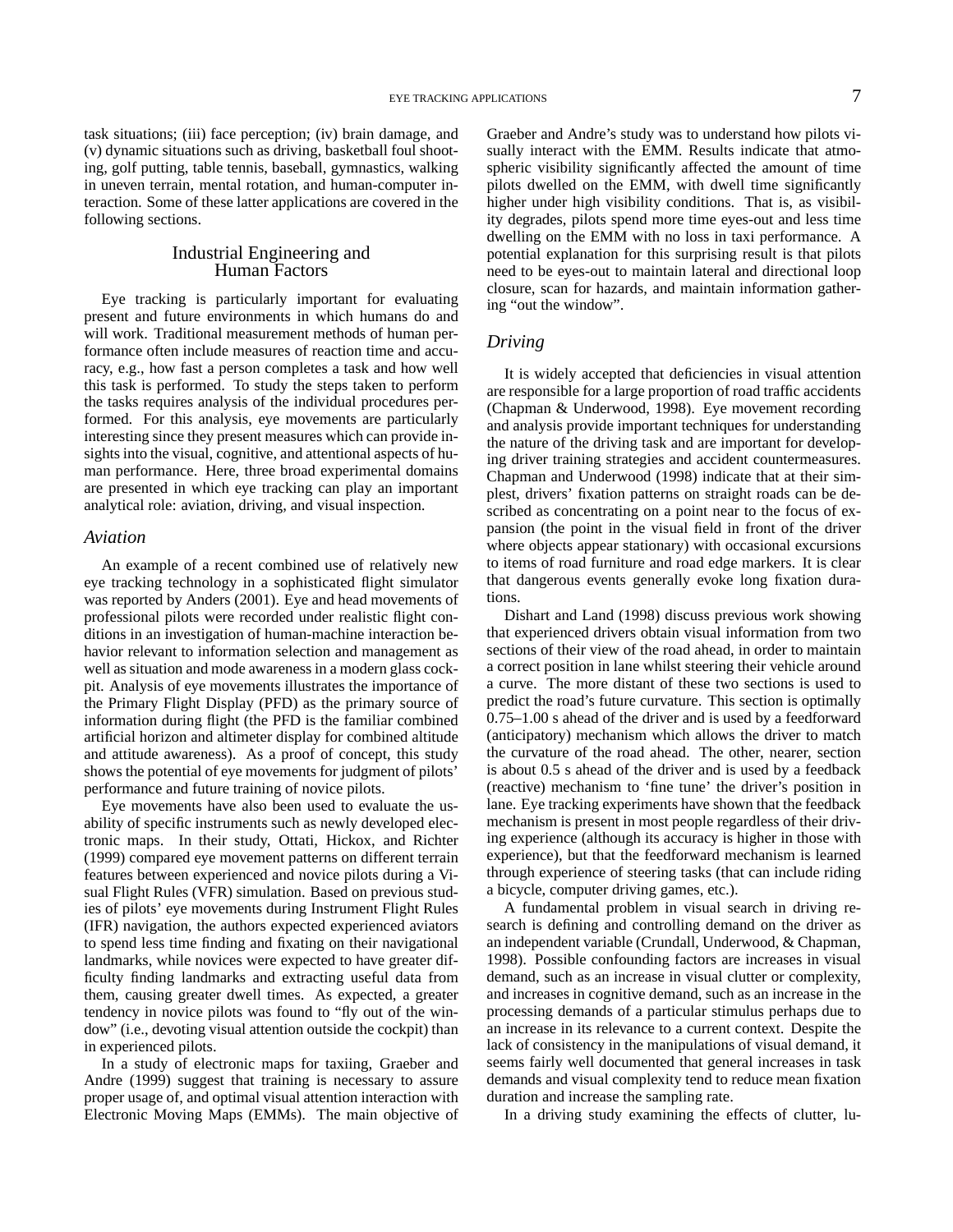minance, and aging, Ho, Scialfa, Caird, and Graw (2001) recorded subjects' visual search for traffic signs embedded in digitized images of driving scenes. On average, older adults were less accurate than younger ones. Accuracy for daytime scenes was independent of target presence, but errors for nighttime scenes were more common on target-present trials than on target-absent trials. In daytime scenes errors were generally more common in high clutter than in low clutter, while in nighttime scenes no consistent clutter effect was detected. Fixation number data, a measure that is strongly correlated with reaction time, indicated that older adults made more fixations than did younger adults, and more fixations were needed for high-clutter and target-absent scenes than for low-clutter and target-present scenes.

Experiments where gaze is monitored in a simulated driving environment demonstrate that visibility of task relevant information depends critically on active search initiated by the observer according to an internally generated schedule, which depends on learnt regularities in the environment (Hayhoe et al., 2002). Hayhoe et al.'s findings suggest fixation patterns and attentional control in normal vision is learnt.

Research on the effects of mental activity during driving suggests the convenience of raising drivers' awareness about the possible consequences of driving while their attention is focused on their own thoughts, unrelated to driving (Recarte & Nunes, 2000). Recarte and Nunes studied the consequences of performing verbal and spatial-imagery tasks on visual search when driving. Visual functional-field size decreased horizontally and vertically, particularly for spatial-imagery tasks. Compared with ordinary driving, fixations were longer during the spatial-imagery task. With regard to driving performance, glance frequency at mirrors and speedometer decreased during the spatial-imagery tasks. Performing mental tasks while driving caused an increased attentional workload on ordinary thought, as shown by pupillary dilation. With regard to the implications for driving, Recarte and Nunes suggest that the spatial reduction of the visual inspection window, including the reduction of the inspection of mirrors, could be interpreted as a predictor of decreased probability of detecting traffic events, particularly when performing mental spatial-imagery tasks.

#### *Visual Inspection*

Schoonard, Gould, and Miller (1973) state that "visual inspection pervades the lives of all people today. From poultry, meat, and fish inspection, to drug inspection, to medical X-ray inspection, to production line inspection, to photo interpretation, the consequences of inspection directly affect people's lives through their effects on the quality and performance of goods and services." Tracking eye movements during visual inspection may lead to predictive analyses, if certain re-curring patterns or statistics can be found in collected scanpaths. For example, an expert inspector's eye movements may clearly exhibit a systematic pattern. If so, then this pattern may be one that can be used to train novice inspectors. In their study of visual inspection of integrated circuit chips, Schoonard et al. (1973) found that good inspectors are characterized by relatively high accuracy and relatively high speed, and make many brief eye fixations (as opposed to fewer longer ones) during the time they have to inspect.

In a survey of eye movements in industrial inspection, Megaw and Richardson (1979), identify the following relevant eye movement parameters: fixation times, number of fixations, spatial distribution of fixations, interfixation distances, direction of eye movements, and sequential indices (i.e., scanpaths). Megaw and Richardson review previous inspection studies where eye movements were recorded, including inspection of sheet metal, empty bottles, integrated circuits, and tapered roller bearings.

Besides being useful for gaging inspection performance, eye movements may play a part in training visual search strategy (Wang, Lin, & Drury, 1997). Visual search strategy training can be effective in adoption of a desirable systematic search strategy. To train visual search strategy, eye movements may be used as both a feedback mechanism and as confirmation of adoption of the new search strategy.

Duchowski, Medlin, Gramopadhye, Melloy, and Nair (2001) investigated the utility of eye movements for search training in a virtual environment simulating aircraft inspection. The user's gaze direction, as well as head position and orientation, were tracked to allow recording of the user's fixations within the environment. Analysis of eye movements leads to two observations. First, mean fixation times do not appear to change significantly following training. Second, the number of fixations appears to decrease following training. These results generally appear to agree with the expectation of reduced number of fixations with the adoption of an improved visual search strategy (e.g., due to learning or familiarization of the task) (Drury, Gramopadhye, & Sharit, 1997).

Recently, Reingold, Charness, Pomplun, and Stampe (2002) review the motivation behind using chess as an ideal task environment for the study of skilled performance. Reingold et al. study visual span as a function of chess skill (expert vs. intermediate vs. novice) and configuration type (chess configuration vs. random configuration) using a gazecontingent window technique. The paper extends classic work demonstrating that after viewing structured, but not random, chess positions for five seconds, chess masters reproduced these positions much more accurately than lesser skilled players. These results provide strong evidence for a perceptual encoding advantage for experts attributable to chess experience, rather than to a general perceptual or memory superiority.

#### Marketing/Advertising

Eye tracking can aid in the assessment of ad effectiveness in such applications as copy testing in print, images, video, or graphics, and in disclosure research involving perception of fine print within print media and within television displays. Eye tracking can provide insight into how the consumer disperses visual attention over different forms of advertising.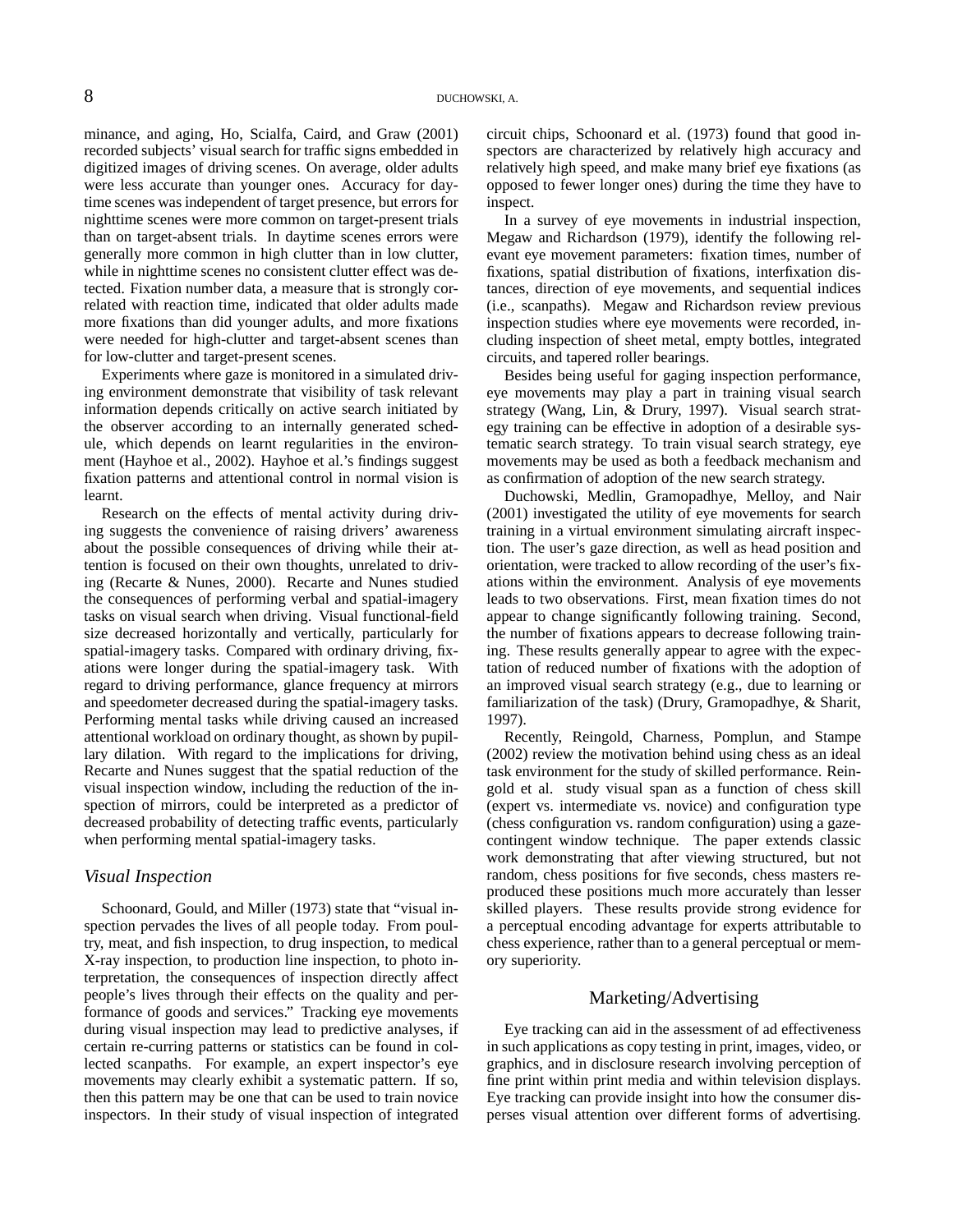#### *Copy Testing*

A particularly good example of analysis of eye movements over advertisements in the Yellow Pages<sup>TM</sup> is given by Lohse (1997). In this experiment, eye movement data is collected while consumers chose businesses from telephone directories. The study addresses (1) what particular features cause people to notice an ad, (2) whether people view ads in any particular order, and (3) how viewing time varies as a function of particular ad features. Eye movement analysis revealed that, consistent with previous findings, ad size, graphics, color, and copy all influence attention to advertisements.

#### *Print Advertising*

In a study of consumers' visual attention over print advertisements conducted by Rosbergen, Wedel, and Pieters (1990), an eye tracker was used to gain insight into attentive processes over repeated exposure to print advertisements. The authors explore the phenomenon of repeated advertising's "wearout", i.e., consumers' diminishing attentional devotion to ads with increased repetition. Analyses show that whereas duration decreases and attention onset accelerates during each additional exposure to the print ad, the attentional scanpath remains constant across advertising repetitions and across experimentally varied conditions.

In a recent study of eye movements over advertisements, Wedel and Pieters (2000) report that across two magazines, fixations to the pictorial and the brand systematically promote accurate brand memory, but text fixations do not. Brand surface has a particularly prominent effect. The more information is extracted from an ad during fixations, the shorter the latency of brand memory is (e.g., recollection is faster following longer fixations). A systematic recency effect was found: when subjects are exposed to an ad later, they tend to identify it better. The effect of the ad's location on the right or left of the page depends on the advertising context.

Considering text and pictorial information in advertisement, Rayner et al. (2001) performed a study where viewers looked at print advertisements as their eye movements were recorded. Rayner et al. found that viewers tended to spend more time looking at the text than the picture part of the ad, though they did spend more time looking at the type of ad they were instructed to pay attention to. Fixation durations and saccade lengths were both longer on the picture part of the ad than the text, but more fixations were made on the text regions. Viewers did not alternate fixations between the text and picture part of the ad, but they tended to read the large print, then the smaller print, and then they looked at the picture (although some viewers did an initial cursory scan of the picture).

Rayner et al. (2001) suggest that the presented data have some striking implications for applied research and advertisement development and indicate that consumers may be paying much more attention to the text in ads than previously thought. Rayner et al. note, however, that the data also indicates that while an advertisement captures and holds participants' attention, this may be caused by the instructions given to those participants. Rayner et al. suggest that participants' goals must be considered in future research conducted by advertising agencies and researchers in the area.

## Computer Science

Following the hierarchy of eye tracking systems given earlier, this section focuses on two types of interactive applications: selective and gaze-contingent. The former approach uses an eye tracker as an input device, similar in some ways to a mouse. The latter gaze-contingent application is a type of display system wherein the information presented to the viewer is generally manipulated to match human processing capability, often matching foveo-peripheral perception in real-time. It should be noted that a good deal of the work discussed in this section is based on conference proceedings.

#### *Selective Systems*

Interactive uses of eye trackers typically employ gaze as a pointing modality, e.g,. using gaze in a similar manner to a mouse pointer. Prominent applications involve selection of interface items (menus, buttons, etc.), as well as selection of objects or areas in Virtual Reality (VR). A prototypical application of gaze as an interactive modality is eye typing, particularly for handicapped users. Other uses involve gaze as an indirect pointing modality, for example as a deictic reference in the context of collaborative systems, or as an indirect pointing aid in user interfaces. Diagnostic uses of eye trackers are being adopted for usability studies, i.e., testing the effectiveness of interfaces as evidenced by where users look on the display.

*Eye-Based Interaction*. One of the first eye-based interactive systems, introduced by Jacob (1990), demonstrated an intelligent gaze-based informational display. In Jacob's system a text window would scroll to show information on visually selected items. Jacob's paper was one of the first to use eye tracking technology interactively and is well known for its identification of an important problem in eye-based interactive systems: the Midas Touch problem. Essentially, if the eyes are used in a manner similar to a mouse, a difficulty arises in determining intended activation of foveated features (the eyes do not register button clicks!). To avoid the Midas Touch problem, Jacob discusses several possible solutions including blinks, finally promoting the use of dwell time to act as a selection mechanism.

Another early eye-tracked interactive system was presented by Starker and Bolt (1990). This system provided the user with gaze-controlled navigation in a three-dimensional graphics world. The graphical environment contained story world characters who responded in interesting ways to the user's gaze. Fixations activated character "behaviors", since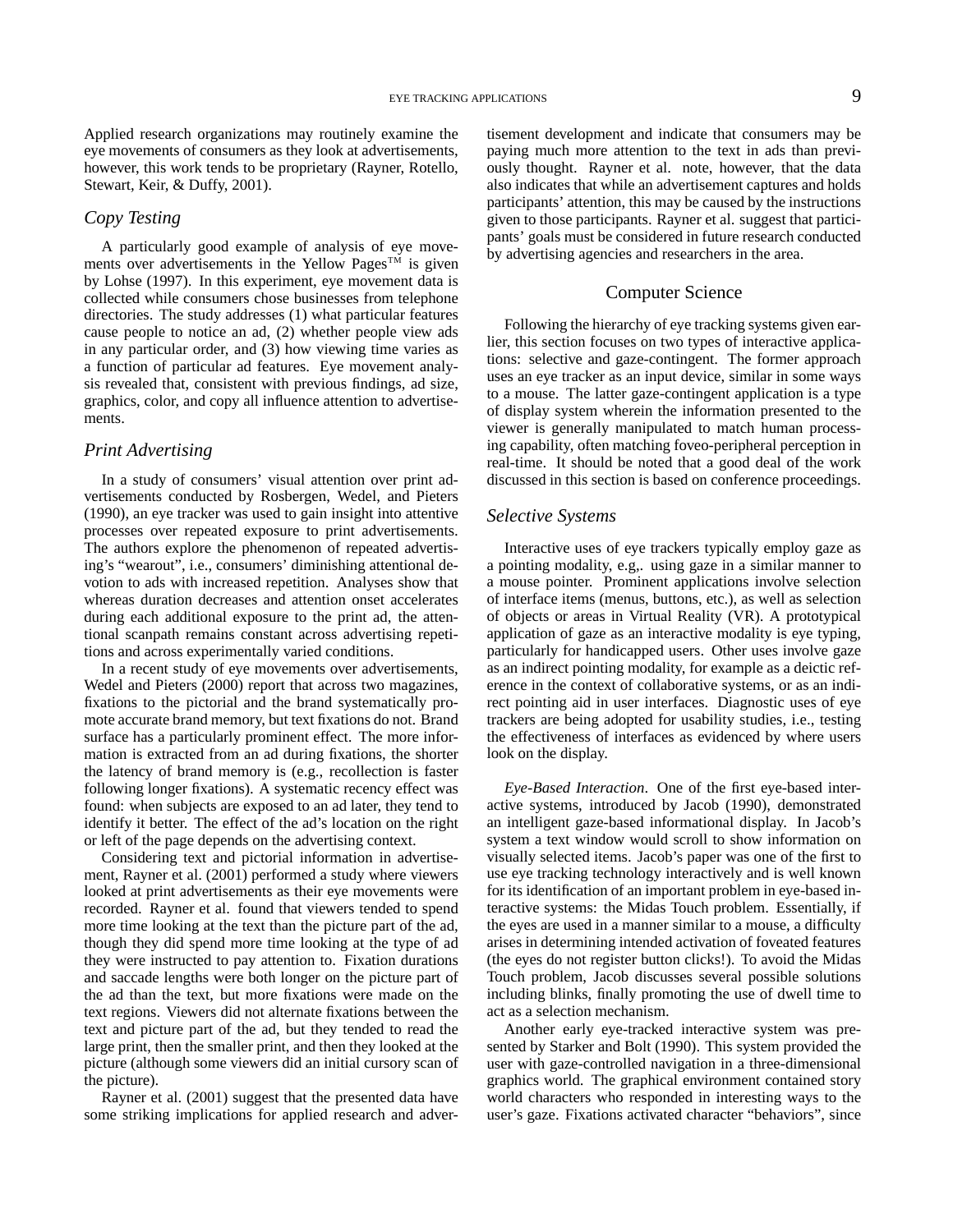the system would maintain and increase the user's visual interest level of a fixated character. When fixated, characters would blush and/or provide a verbal narrative. Unlike Jacob's use of dwell time, in this system dwell time was used to zoom into the graphics world.

Recently, Tanriverdi and Jacob (2000) presented a new gaze-based interactive system, this time with gaze acting as a selective mechanism in VR. In this system Tanriverdi and Jacob compared eye-based interaction with hand-based interaction and found that performance with gaze selection was significantly faster than hand pointing, especially in environments where objects were placed far away from the user's location. In contrast, no performance difference was found in "close" environments. Furthermore, while pointing speed may increase with gaze selection, there appears to be a cognitive tradeoff for this gain in efficiency: subjects had more difficulty recalling locations they interacted with when using gaze-based selection than when using hand selection.

The archetypical gaze-based pointing application is eye typing. Eye typing is and has been a useful communication modality for the severely handicapped. Most eye typing systems are implemented by presenting the user with a virtual keyboard, either on a typical computer monitor, or in some cases projected onto a wall. Based on analysis of tracked gaze, the system decides which letter the user is looking at and decides (e.g., by dwell time) whether or not to type this letter. The system may provide feedback to the user by either visual or auditory means, or a combination of both. Majaranta and Raiha (2002) provide an excellent survey of additional selection and feedback techniques employed in eye typing systems.

Gaze-based communication systems such as those featuring eye typing offer certain (sometimes obvious) advantages but are also problematic. Gaze may provide an often faster pointing modality than a mouse or other pointing device, especially if the targets are sufficiently large. However, gaze location is not as precise as with a mouse since the fovea limits the accuracy of the measured point of regard. Another significant problem is accuracy of the eye tracker. Following initial calibration, eye tracker accuracy may exhibit significant drift, where the measured point of regard gradually falls off from the actual point of gaze. Together with the Midas Touch problem, drift remains a significant problem for gaze input.

Zhai, Morimoto, and Ihde (1999) take another approach to gaze-based interaction and test the use of gaze as a sort of predictive pointing aid rather than a direct effector of selection. This is a particularly interesting and significant departure from "eye pointing" since this strategy is based on the assertion that loading of the visual perception channel with a motor control task seems fundamentally at odds with users' natural mental model in which the eye searches for, and takes in information, while coordinating with the hand for manipulation of external objects. In their paper on Manual Gaze Input Cascaded (MAGIC) Pointing, Zhai et al. present an acceleration technique where a (two-dimensional) cursor is warped to the vicinity of a fixated target. The acceleration is either immediately triggered by eye movement (liberal MAGIC pointing), or delayed until the mouse moves as well (conservative MAGIC pointing). Zhai et al. report that while the speed advantage is not obvious over manual (mouse) pointing, almost all users subjectively felt faster with either MAGIC pointing technique.

*Usability*. Besides the use of gaze for interactive means, diagnostic eye tracking is gaining acceptance within the Human-Computer Interaction (HCI) community as another means to test usability of an interface. It is believed that eye movements can significantly enhance the observation of users' strategies while using computer interfaces (Goldberg & Kotval, 1999). Among various experiments, eye movements have been used to evaluate the grouping of tool icons, compare gaze-based and mouse interaction techniques (Sibert & Jacob, 2000), evaluate the organization of click-down menus, and more recently to test the organization of web pages.

Byrne, Anderson, Douglass, and Matessa (1999) tested the arrangement of items during visual search of click-down menus contrasting two computational cognitive models designed to predict latency, accuracy, and ease of learning for a wide variety of HCI-related tasks: EPIC (Executive Process Interactive Control) (Kieras & Meyer, 1995) and ACT-R (Adaptive Control of Thought-Rational) (J. R. Anderson, personal communication, July 2002). The EPIC architecture provides a general framework for simulating a human interacting with their environment to accomplish a task (Hornof & Kieras, 1997). ACT-R is a framework for understanding human cognition whose basic claim is that cognitive skill is composed of production rules (Anderson, 1993). These models specifically predict, in different ways, the relationship between eye and mouse movement. A visual search experiment, conducted by Byrne et al., presented a target item prior to display of a click-down menu. Based on the number of fixations, both models were supported since in some cases visual search exhibited exclusively top-down search (ACT-R) and in others both top-down and random patterns were observed (EPIC). This particular study is informative for two reasons. First, it shows the importance of a good model which can be used for designing user interfaces. Lacking such a model can lead to a design based on inaccurate assumptions. Second, the paper points out that eye tracking is an effective usability modality and that a new model of visual search over menus is needed.

In a usability study of web pages, Goldberg, Stimson, Lewnstein, Scott, and Wichansky (2002) derive specific recommendations for a prototype web interface tool and discuss gaze-based evaluation of web pages in which the system permits free navigation across multiple pages. This is a significant advancement for usability studies of web browsers since prior to this study recording of gaze over multiple web pages has been difficult due to the synchronization of gaze with windows that scroll or hide from view.

*Collaborative Systems*. Gaze can also be utilized to aid multiparty communication in collaborative systems. In Vertegaal's (1999) GAZE Groupware system, an eye tracker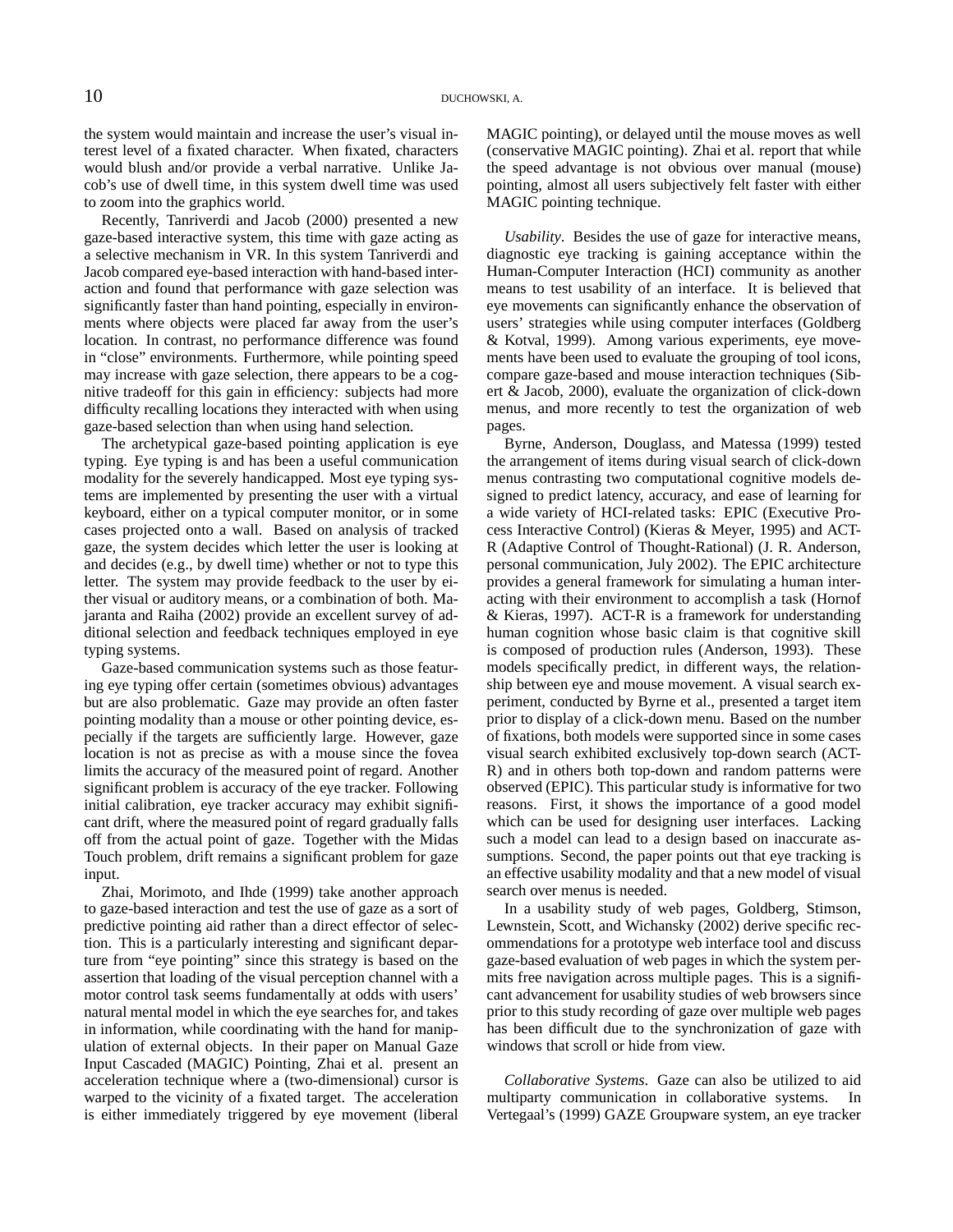is used to convey gaze direction in a multiparty teleconferencing and document sharing system, providing a solution to two problems in multiparty mediated communication and collaboration: knowing who is talking to whom, and who is talking about what. The system displays 2D images of remotely located participants in a virtual world. These images rotate to depict gaze direction alleviating the problem of turntaking in multiparty communication systems. Furthermore, a gaze-directed "lightspot" is shown over a shared document indicating the users' fixated regions and thereby providing a deictic ("look at this") reference.

## *Gaze-Contingent Displays*

In general, eye-based interactive applications can be thought of as selective, since gaze is used to select or point to some aspect of the display, whether it is two-dimensional (e.g., desktop), collaborative, or immersive (such as a virtual environment). Mixing both directly interactive and indirectly "passive" usage styles of gaze are gaze-contingent displays. Here, gaze is used not so much as a pointing device, but rather as a passive indicator of gaze. Given the user's point of regard, a system can tailor the display so that the most informative details of the display are generated at the point of gaze but are degraded in some way in the periphery. The purpose of these displays is usually to minimize bandwidth requirements, as in video telephony applications, or in graphical applications where complex data sets cannot be fully displayed in real-time, by matching the display's spatial frequency to functional visual acuity across the visual field.

When evaluating Gaze-Contingent Displays (GCDs), it is often necessary to distinguish between two main types of influences of fixation-dependent changes: those affecting perception and those affecting performance. As a general rule, perception is more sensitive than performance. That is, it may be possible to degrade a display to a quite noticeable effect without necessarily degrading performance. In either case, one of the main difficulties that must be addressed is the latency of the system. Without predictive capabilities, most gaze-contingent displays will lag behind the user's gaze somewhat, usually by a constant amount of time proportional to both measurement of gaze (which may take up to the time it takes to display a single frame of video, typically 16 ms for a 60 Hz video-based tracker), and the subsequent time it takes to refresh the gaze-contingent display (this may take another 33 ms for a system with update rate of 30 frames per second).

Two main types of gaze-contingent applications are discussed: screen-based and model-based. The former deals with image (pixel) manipulation, while the latter is concerned with the manipulation of graphical objects or models prior to rendering.

*Screen-Based Displays*. Loschky and McConkie (2000) conducted an experiment on a gaze-contingent display investigating spatial, resolutional, and temporal parameters affecting perception and performance. Two key issues addressed are the timing of GCDs and the detectability of the peripherally degraded component of the GCD. In all experiments, monochromatic photographic scenes were used as stimuli with a circular, high-resolution window surrounded by a degraded peripheral region. In one facet of the experiment, it was found that for an image change to go undetected, it must be started within 5 ms after the end of the eye movement. Detection likelihood rose quickly beyond that point. In another facet of the study concerning detection of peripheral degradation, results showed that the least peripheral degradation went undetected even at the smallest window size  $(2^{\circ})$ , where the opposite was true with the highest level of degradation it was quite detectable at even the largest window size  $(5^{\circ})$ . It was found that the generation of an imperceptible GCD was quite difficult in comparison to the generation of a GCD which does not deteriorate performance. While greater delays (e.g., 15 ms) and greater degradation produce detectable visual artifacts, they appear to have minimal impact on performance of visual tasks when there is a  $4.1°$  high-resolution area centered at the point of gaze.

Parkhurst, Culurciello, and Niebur (2000) investigated behavioral effects of a two-region gaze-contingent display. A central high-resolution region, varying from 1 to 15 degrees, was presented at the instantaneous center of gaze during a visual search task. Parkhurst et al. found that reaction time and accuracy co-varied as a function of the central region size and note this as a clear indicator of a strategic speed/accuracy tradeoff where participants favor speed in some conditions and accuracy in others. For small central region sizes, slow reaction times are accompanied by high accuracy. Conversely, for large central regions sizes, fast reaction times are accompanied by low accuracy. A secondary finding indicated that fixation duration varies as a function of central region size. For small central region sizes, participants tend to spend more time examining each fixation than under normal viewing conditions. For large central regions, fixation durations tend to be closer to normal. In agreement with reaction time and accuracy, fixation duration is approximately normal (comparable to that seen for uniform resolution displays) with a central region size of 5°.

By distinguishing the effects of gaze-contingent windowing and peripheral filtering, Reingold and Loschky (2002) (in this issue) have recently shown that peripheral target detection with GCDs may be negatively impacted by not only the loss of perceptual detail due to filtering, but also by the mere presence of the gaze-contingent window (the *window effect*). An important consideration in Reingold and Loschky's study is the saliency of the gaze-contingent window boundary: whether the gaze-contingent window is sharply defined or smoothly gradated appears to have no effect on peripheral target acquisition.

For screen-based VR rendering the work of Watson et al. (1997) is particularly relevant. Watson et al. studied the effects of Level Of Detail (LOD) peripheral degradation on visual search performance, evaluating both spatial and chrominance detail degradation effects in Head Mounted Displays (HMDs). To sustain acceptable frame rates, two polygons were texture mapped in real-time to generate a high resolution inset within a low resolution display field. Watson et al. suggest that visual spatial and chrominance complexity can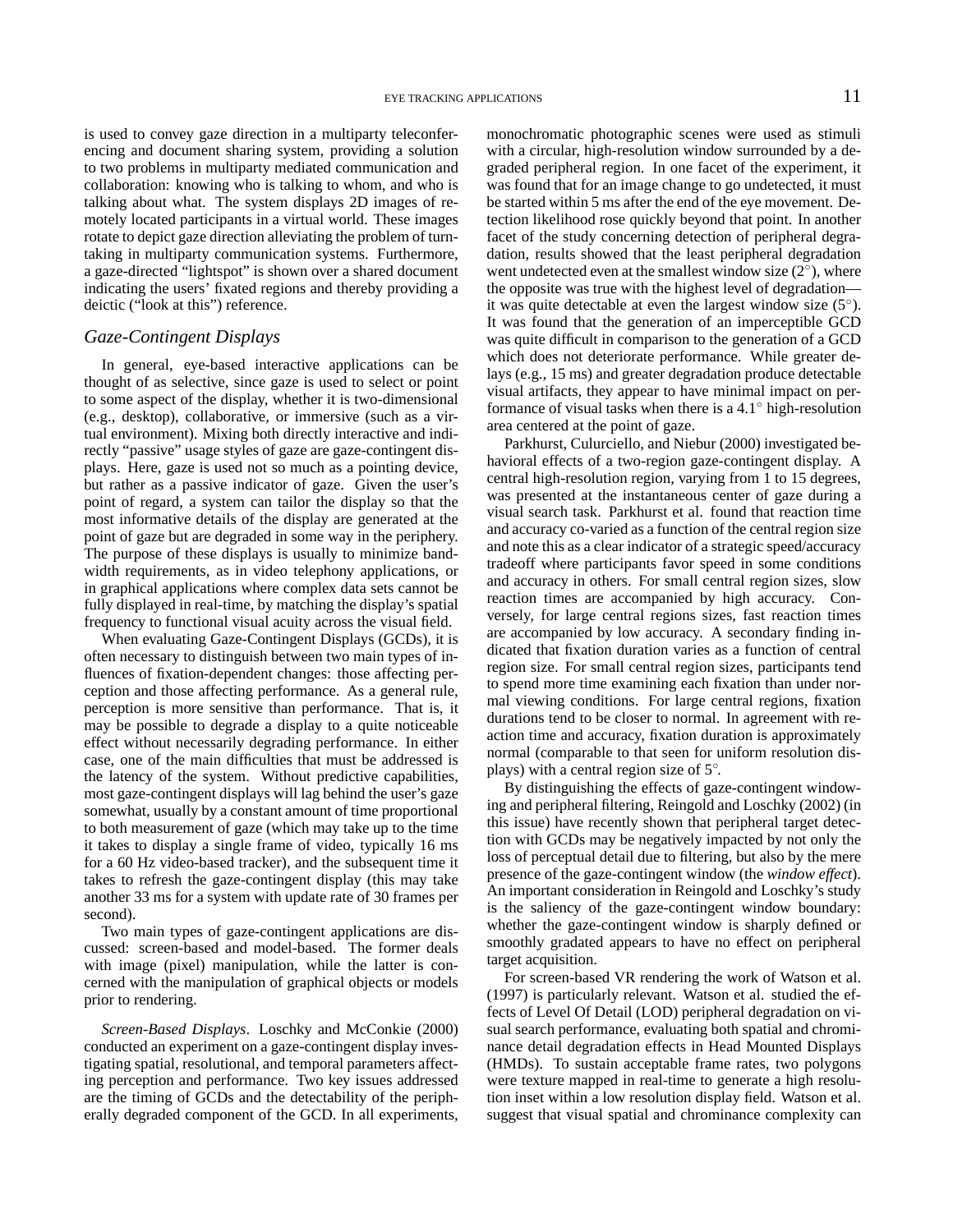be reduced by almost half without degrading performance.

In an approach similar to Watson et al.'s, Reddy (1998) used a view-dependent LOD technique to evaluate both perceptual effects and system performance gains. Reddy reported a perceptually modulated LOD system which affords a factor 4.5 improvement in frame rate.

For excellent reviews of Gaze-Contingent Displays, see Reingold, Loschky, McConkie, and Stampe (2002) as well as Parkhurst and Niebur (2002).

*Model-Based Graphical Displays*. As an alternative to the screen-based peripheral degradation approach, model-based methods aim at reducing resolution by directly manipulating the model geometry prior to rendering. The technique of simplifying the resolution of geometric objects asthey recede from the viewer, as originally proposed by Clarke (1976), is now standard practice, particularly in real-time applications such as VR (Vince, 1995). Clarke's original criteria of using the projected area covered by the object for descending the object's LOD hierarchy is still widely used today. However, as Clarke suggested, the LOD management typically employed by these polygonal simplification schemes relies on pre-computed fine-to-coarse hierarchies of an object. This leads to uniform, or *isotropic*, object resolution degradation.

A gaze-contingent model-based adaptive rendering scheme was proposed by Ohshima, Yamamoto, and Tamura (1996), where three visual characteristics were considered: central/peripheral vision, kinetic vision, and fusional vision. The LOD algorithm generated isotropically degraded objects at different visual angles. Although the use of a binocular eye tracker was proposed, the system as discussed used only head tracking as a substitute for gaze tracking.

Isotropic object degradation is not always desirable, especially when viewing large objects at close distances. In this case, traditional LOD schemes will display an LOD mesh at its full resolution even though the mesh may cover the entire field of view. Since acute resolvability of human vision is limited to the central  $5^\circ$ , object resolution need not be uniform. This is the central tenet of gaze-contingent systems.

Numerous multiresolution mesh modeling techniques suitable for gaze-contingent viewing have recently been developed (Zorin & Schröder, 2000). Due to the advancements of multiresolution modeling techniques and to the increased affordability of eye trackers, it is now becoming feasible to extend the LOD approach to gaze-contingent displays, where models are rendered *nonisotropically*.

An early example of a nonisotropic model-based gazecontingent system, where gaze direction is directly applied to the rendering algorithm, was presented by Levoy and Whitaker (1990), where a spatially adaptive near real-time ray tracer for volume data displayed an eye-slaved ROI by modulating both the number of rays cast per unit area on the image plane and the number of samples drawn per unit length along each ray as a function of local retinal acuity. The raytraced image was sampled by a nonisotropic convolution filter to generate a 12◦ foveal ROI within a 20◦ mid-resolution transitional region. Based on preliminary estimates, Levoy and Whitaker suggested a reduction in image generation time by a factor of up to 5.

For environments containing significant topological detail, such as virtual terrains, rendering with multiple levels of detail, where the level is based on user position and gaze direction, is essential to provide an acceptable combination of surface detail and frame rate (Danforth, Duchowski, Geist, & McAliley, 2000). Danforth et al. (2000) used an eye tracker as an indicator of gaze in a gaze-contingent multiresolution terrain navigation environment. A surface, represented as a quadrilateral mesh, was divided into fixed-size (number of vertices) sub-blocks, allowing rendering for variable LOD on a per-sub-block basis. Resolution level was chosen per sub-block, based on viewer distance and direction of gaze. To exaggerate the gaze-contingent effect, fractal mountains disappear when not in view.

More recent work on gaze-contingent LOD modeling has been carried out by Luebke and Erikson (1997). Luebke and Erikson present a view-dependent LOD technique suitable for gaze-contingent rendering. While simplification of individual geometric objects is discussed in their work, it appears the strategy is ultimately directed toward solving the interactive "walkthrough" problem (Funkhouser & Séquin, 1993). In this application, the view-dependent LOD technique seems more suitable to the (possibly) gaze-contingent rendering of an entire scene or environment. Recently, Luebke, Hallen, Newfield, and Watson (2000) have developed a gaze-directed LOD technique to facilitate the gazecontingent display of geometric objects. To test their rendering approach Luebke et al. employed a table-mounted monocular eye tracker to measure the viewer's real-time location of gaze over a desktop display.

A new object-based LOD method has been developed by Murphy and Duchowski (2001). The technique is similar to Luebke and Erikson's and to Ohshima et al.'s, where objects are modeled for gaze-contingent viewing. Unlike the approach of Ohshima et al., resolution degradation is applied nonisotropically. The spatial degradation function for LOD selection differs significantly from the area-based criteria originally proposed by Clarke. Instead of evaluating the screen coverage of the projected object, the degradation function is based on the evaluation of visual angle in world coordinates. A three-dimensional spatial degradation function was obtained from human subject experiments in an attempt to imperceptibly display spatially degraded geometric objects. System performance measurements indicate an approximate overall 10-fold average frame rate improvement during gaze-contingent viewing.

Another interesting approach to gaze-contingent modeling for real-time graphics rendering was taken by O'Sullivan and Dingliana (2001) and O'Sullivan, Dingliana, and Howlett (2002). Instead of degrading the spatial resolution of peripherally located geometric objects, O'Sullivan and Dingliana (2001) consider a degradable collision handling mechanism to effectively limit object collision resolution outside a foveal ROI. When the viewer is looking directly at a collision, it is given higher (computational) priority than collisions occurring in the periphery. Object collisions given higher priority are allocated more processing time so that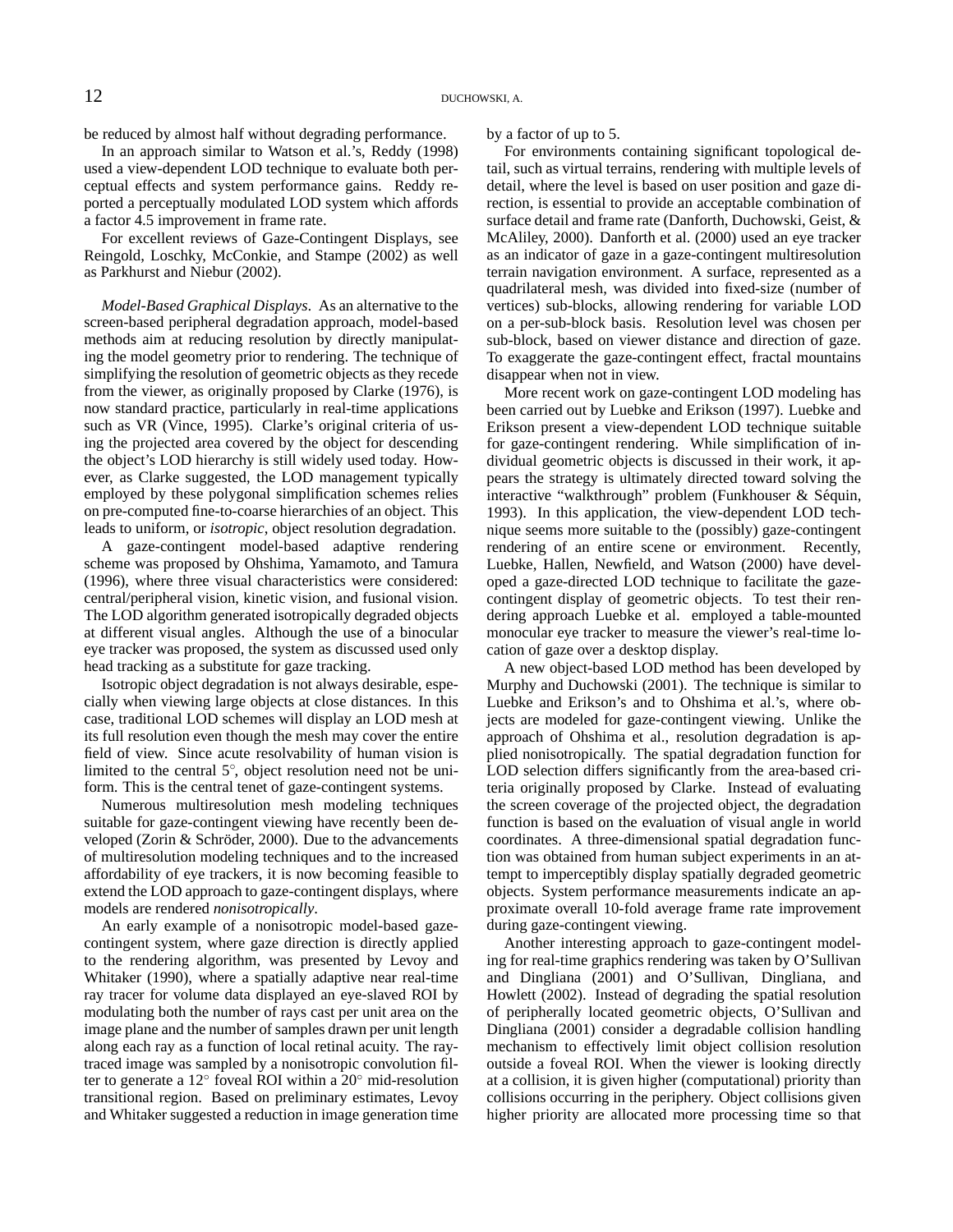the contact model and resulting response is more believable. O'Sullivan and Dingliana tested viewers' sensitivity to collision resolution (size of gap between colliding objects) at eccentricity and noted a significant fall-off in detection accuracy at about 4 ◦ visual angle. Based on their previous psychophysical findings, O'Sullivan et al. (2002) developed a gaze-contingent collision handling system. Two variants of the gaze-contingent system were compared, each containing a high-priority ROI wherein collisions were processed at higher resolution than outside the ROI. In the tracked case, the high-priority ROI was synchronized to the viewer's tracked gaze position, while in the random case, the ROI position was determined randomly every 5 frames. O'Sullivan et al. report an overall improvement in the perception of the tracked simulation.

#### Conclusion

As the present review demonstrates, eye trackers have traditionally shown themselves to be valuable in *diagnostic* studies of reading and other information processing tasks. The diagnostic use of an eye tracker, as exemplified by the research reviewed here, can be considered the eye tracker's mainstay application at the present time and probably in its near future. As also documented in this review, because eye trackers are able to provide a quantitative measure of realtime overt attention, they are valuable components of *interactive* systems. Several key problems and solutions have been identified in interactive eye tracking systems (e.g., Midas Touch problem). For disabled users, an eye tracking interface may be an indispensable form of communication (e.g., eye typing). In a more general interactive setting, however, there is some debate whether it makes sense to overload a perceptual organ (the eye) by a motor task (e.g., mouse-like pointing). As an auxiliary interface modality, the eye tracker may serve better as an indirect indicator of the user's future selective intent (i.e., serving as a mouse pointing accelerator rather than the mouse pointer itself). This type of indirect use of eye movement may also be exploited in gaze-contingent scenarios where gaze is not used as an interaction modality *per se* (i.e., no particular action is performed), rather, gaze is used to alter the scene in some manner to either manage computational or bandwidth resources or to test human visual perception or cognitive skill. In the latter sense, while the beginning of the fourth eye tracking era may coincide with an increased number of interactive applications driven by increasingly sophisticated imagery (e.g., real-time video or Virtual Reality), gaze-contingent applications are simply extensions of gaze-contingent paradigms of the third era. However, due to the richness and flexibility of graphical environments, it is likely that novel interactive uses of eye trackers within increasingly complex contextual situations will allow investigation of a broader class of applications than seen in the past.

## Acknowledgments

I am grateful for helpful suggestions concerning the manuscript made by Keith Rayner and a second anonymous referee.

#### References

- Allopenna, P. D., Magnuson, J. S., & Tanenhaus, M. K. (1998). Tracking the Time Course of Spoken Word Recognition Using Eye Movements: Evidence for Continuous Mapping Models. *Journal of Memory and Language*, *38*(4), 419-439.
- Anders, G. (2001). Pilot's Attention Allocation During Approach and Landing–Eye- and Head-Tracking Research in an A330 Full Flight Simulator. In *International Symposium on Aviation Psychology (ISAP).* Columbus, OH. (URL: <http://www.geerdanders.de/literatur/2001 ohio.html>. Last accessed 07/12/02.)
- Anderson, J. R. (1993). *Rules of the Mind.* Hillsdale, NJ: Lawrence Erlbaum Associates.
- Asaad, W. F., Rainer, G., & Miller, E. K. (2000). Task-Specific Neural Activity in the Primate Prefrontal Cortex. *Neurophysiology*, *84*, 451-459.
- Ballard, D. H., Hayhoe, M. M., & Pelz, J. B. (1995). Memory Representations in Natural Tasks. *Journal of Cognitive Neuroscience*, *7*(1), 66-80.
- Bertera, J. H., & Rayner, K. (2000). Eye Movements and the Span of the Effective Stimulus in Visual Search. *Perception & Psychophysics*, *62*(3), 576-585.
- Buswell, G. T. (1935). *How People Look At Pictures.* Chicago, IL: University of Chicago Press.
- Byrne, M. D., Anderson, J. R., Douglass, S., & Matessa, M. (1999). Eye Tracking the Visual Search of Click-Down Menus. In *Human Factors in Computing Systems: CHI '99 Conference Proceedings* (p. 402-409). ACM Press.
- Chapman, P. R., & Underwood, G. (1998). Visual Search of Dynamic Scenes: Event Types and the Role of Experience in Viewing Driving Situations. In G. Underwood (Ed.), *Eye Guidance in Reading and Scene Perception* (p. 369-394). Oxford, England: Elsevier.
- Clarke, J. H. (1976). Hierarchical Geometric Models for Visible Surface Algorithms. *Communications of the ACM*, *19*(10), 547- 554.
- Cooper, R. M. (1974). The Control of Eye Fixation by the Meaning of Spoken Language: A New Methodology for the Real-Time Investigation of Speech Perception, Memory, and Language Processing. *Cognitive Psychology*, *6*, 84-107.
- Crundall, D. E., Underwood, G., & Chapman, P. R. (1998). How Much Do Novice Drivers See? The Effects of Demand on Visual Search Strategies in Novice and Experienced Drivers. In G. Underwood (Ed.), *Eye Guidance in Reading and Scene Perception* (p. 395-418). Oxford, England: Elsevier.
- Danforth, R., Duchowski, A., Geist, R., & McAliley, E. (2000). A Platform for Gaze-Contingent Virtual Environments. In *Smart Graphics (Papers from the 2000 AAAI Spring Symposium, Technical Report SS-00-04)* (p. 66-70). Menlo Park, CA.
- DeCarlo, D., & Santella, A. (2002). Stylization and Abstraction of Photographs. *Transaction on Graphics*, *21*(3), 769-776.
- Dishart, D. C., & Land, M. F. (1998). The Development of the Eye Movement Strategies of Learner Drivers. In G. Underwood (Ed.), *Eye Guidance in Reading and Scene Perception* (p. 419- 430). Oxford, England: Elsevier.
- Doll, T. J. (1993). Preattentive Processing in Visual Search. In *Proceedings of the Human Factors and Ergonomics Society, 37th Annual Meeting* (p. 1291-1249). Santa Monica, CA.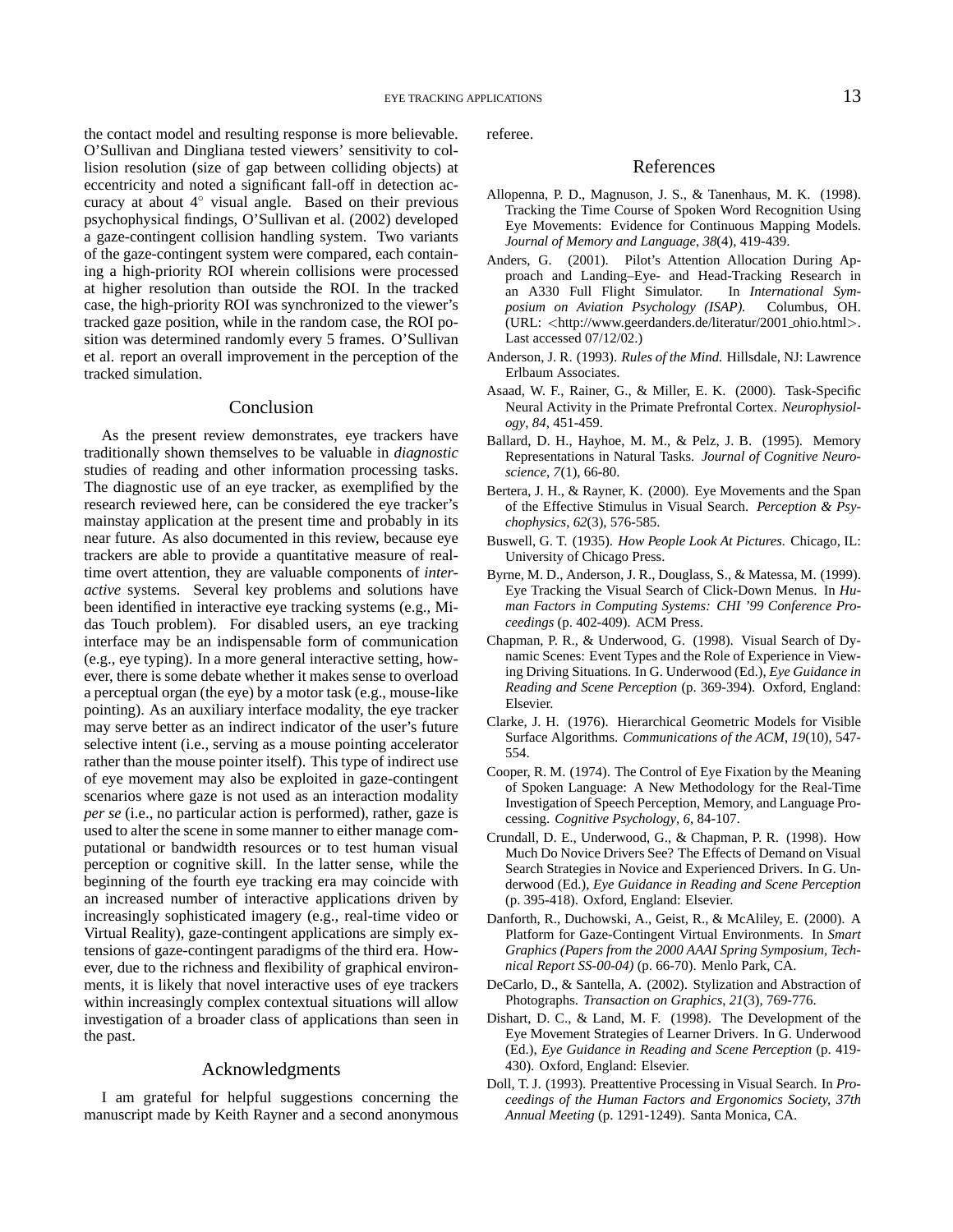- Doll, T. J., Whorter, S. W., & Schmieder, D. E. (1993). Simulation of Human Visual Search in Cluttered Backgrounds. In *Proceedings of the Human Factors and Ergonomics Society, 37th Annual Meeting* (p. 1310-1314). Santa Monica, CA.
- Drury, C. G., Gramopadhye, A. K., & Sharit, J. (1997). Feedback Strategies for Visual Inspection in Airframe Structural Inspection. *International Journal of Industrial Ergonomics*, *19*, 333- 344.
- Duchowski, A., Medlin, E., Gramopadhye, A., Melloy, B., & Nair, S. (2001). Binocular Eye Tracking in VR for Visual Inspection Training. In *Virtual Reality Software & Technology (VRST).* Banff, AB, Canada.
- Duchowski, A. T. (2002). *Eye Tracking Methodology: Theory & Practice.* London, UK: Springer-Verlag (London), Inc.
- d'Ydewalle, G., Desmet, G., & Van Rensbergen, J. (1998). Film Perception: The Processing of Film Cuts. In G. Underwood (Ed.), *Eye Guidance in Reading and Scene Perception* (p. 357- 368). Oxford, England: Elsevier.
- Findlay, J. M. (1997). Saccade Target Selection During Visual Search. *Vision Research*, *37*(5), 617-631.
- Findlay, J. M., & Gilchrist, I. D. (1998). Eye Guidance and Visual Search. In G. Underwood (Ed.), *Eye Guidance in Reading and Scene Perception* (p. 295-312). Oxford, England: Elsevier.
- Findlay, J. M., & Walker, R. (1999). A Model of Saccade Generation Based on Parallel Processing and Competitive Inhibition. *Behavioral and Brain Sciences*, *22*(4), 661-721.
- Funkhouser, T. A., & Séquin, C. H. (1993). Adaptive Display Algorithm for Interactive Frame Rates During Visualization of Complex Virtual Environments. In *Computer Graphics (SIGGRAPH '93).* New York, NY.
- Goldberg, J., Stimson, M., Lewnstein, M., Scott, N., & Wichansky, A. (2002). Eye Tracking in Web Search Tasks: Design Implications. In *Eye Tracking Research & Applications (ETRA) Symposium.* New Orleans, LA.
- Goldberg, J. H., & Kotval, X. P. (1999). Computer Interface Evaluation Using Eye Movements: Methods and Constructs. *International Journal of Industrial Ergonomics*, *24*, 631-645.
- Graeber, D. A., & Andre, A. D. (1999). Assessing Visual Attention of Pilots While Using Electronic Moving Maps for Taxiing. In *International Symposium on Aviation Psychology (ISAP)* (p. 791-796). Columbus, OH.
- Greene, H. H., & Rayner, K. (2001). Eye Movements and Familiarity Effects in Visual Search. *Vision Research*, *41*(27), 3763- 3773.
- Hayhoe, M. M., Ballard, D. H., Triesch, J., Shinoda, H., Rogriguez, P. A., & Sullivan, B. (2002). Vision in Natural and Virtual Environments (Invited Paper). In *Eye Tracking Research & Applications (ETRA) Symposium.* New Orleans, LA.
- Henderson, J. M. (1992). Object Identification in Context: The Visual Processing of Natural Scenes. *Canadian Journal of Psychology*, *46*(3), 319-341.
- Henderson, J. M., & Hollingworth, A. (1998). Eye Movements During Scene Viewing: An Overview. In G. Underwood (Ed.), *Eye Guidance in Reading and Scene Perception* (p. 269-294). Oxford, England: Elsevier.
- Ho, G., Scialfa, C. T., Caird, J. K., & Graw, T. (2001). Visual Search for Traffic Signs: The Effects of Clutter, Luminance, and Aging. *Human Factors*, *43*(2), 194-207.
- Hornof, A. J., & Kieras, D. E. (1997). Cognitive Modeling Reveals Menu Search is Both Random and Systematic. In *Human Fac-*

*tors in Computing Systems: CHI '97 Conference Proceedings* (p. 107-144). Atlanta, GA.

- Hughes, H. C., Nozawa, G., & Kitterle, F. (1996). Global Precedence, Spatial Frequency Channels, and the Statistics of Natural Images. *Journal of Cognitive Neuroscience*, *8*(3), 197-230.
- Jacob, R. J. (1990). What You Look at is What You Get: Eye Movement-Based Interaction Techniques. In *Human Factors in Computing Systems: CHI '90 Conference Proceedings* (p. 11- 18). ACM Press.
- Kanizsa, G. (1976). Subjective Contours. *Scientific American*, *234*(4), 48-52,138.
- Kennedy, A. (1992). The Spatial Coding Hypothesis. In K. Rayner (Ed.), *Eye Movements and Visual Cognition: Scene Perception and Reading* (p. 379-396). New York, NY: Springer-Verlag. (Springer Series in Neuropsychology)
- Kieras, D., & Meyer, D. E. (1995). *An Overview of the EPIC Architecture for Cognition and Performance with Application to Human-Computer Interaction* (EPIC Tech. Rep. No. 5 No. TR-95/ONR-EPIC-5). Ann Arbor, University of Michigan, Electrical Engineering and Computer Science Department.
- Kroll, J. F. (1992). Making a Scene: The Debate about Context Effects for Scenes and Sentences. In K. Rayner (Ed.), *Eye Movements and Visual Cognition: Scene Perception and Reading.* Springer-Verlag. (Springer Series in Neuropsychology)
- Land, M., Mennie, N., & Rusted, J. (1999). The Roles of Vision and Eye Movements in the Control of Activities of Daily Living. *Perception*, *28*(11), 1307-1432.
- Land, M. F., & Hayhoe, M. (2001). In What Ways Do Eye Movements Contribute to Everyday Activities. *Vision Research*, *41*(25-26), 3559-3565. ((Special Issue on *Eye Movements and Vision in the Natural World*, with most contributions to the volume originally presented at the 'Eye Movements and Vision in the Natural World' symposium held at the Royal Netherlands Academy of Sciences, Amsterdam, September 2000))
- Levoy, M., & Whitaker, R. (1990). Gaze-Directed Volume Rendering. In *Computer Graphics (SIGGRAPH '90)* (p. 217-223). New York, NY.
- Loftus, G. R. (1981). Tachistoscopic Simulations of Eye Fixations on Pictures. *Journal of Experimental Psychology: Human Learning and Memory*, *7*(5), 369-376.
- Lohse, G. L. (1997). Consumer Eye Movement Patterns on Yellow Pages Advertising. *Journal of Advertising*, *26*(1), 61-73.
- Loschky, L. C., & McConkie, G. W. (2000). User Performance With Gaze Contingent Multiresolutional Displays. In *Eye Tracking Research & Applications Symposium* (p. 97-103). Palm Beach Gardens, FL.
- Luebke, D., & Erikson, C. (1997). View-Dependent Simplification Of Arbitrary Polygonal Environments. In *Computer Graphics (SIGGRAPH '97).* New York, NY.
- Luebke, D., Hallen, B., Newfield, D., & Watson, B. (2000). *Perceptually Driven Simplification Using Gaze-Directed Rendering* (Tech. Rep. No. CS-2000-04). University of Virginia.
- Majaranta, P., & Raiha, K.-J. (2002). Twenty Years of Eye Typing: Systems and Design Issues. In *Eye Tracking Research & Applications (ETRA) Symposium.* New Orleans, LA.
- McConkie, G. W., & Rayner, K. (1975). The Span of the Effective Stimulus During a Fixation in Reading. *Perception & Psychophysics*, *17*, 578-586.
- Megaw, E. D., & Richardson, J. (1979). Eye Movements and Industrial Inspection. *Applied Ergonomics*, *10*(3), 145-154.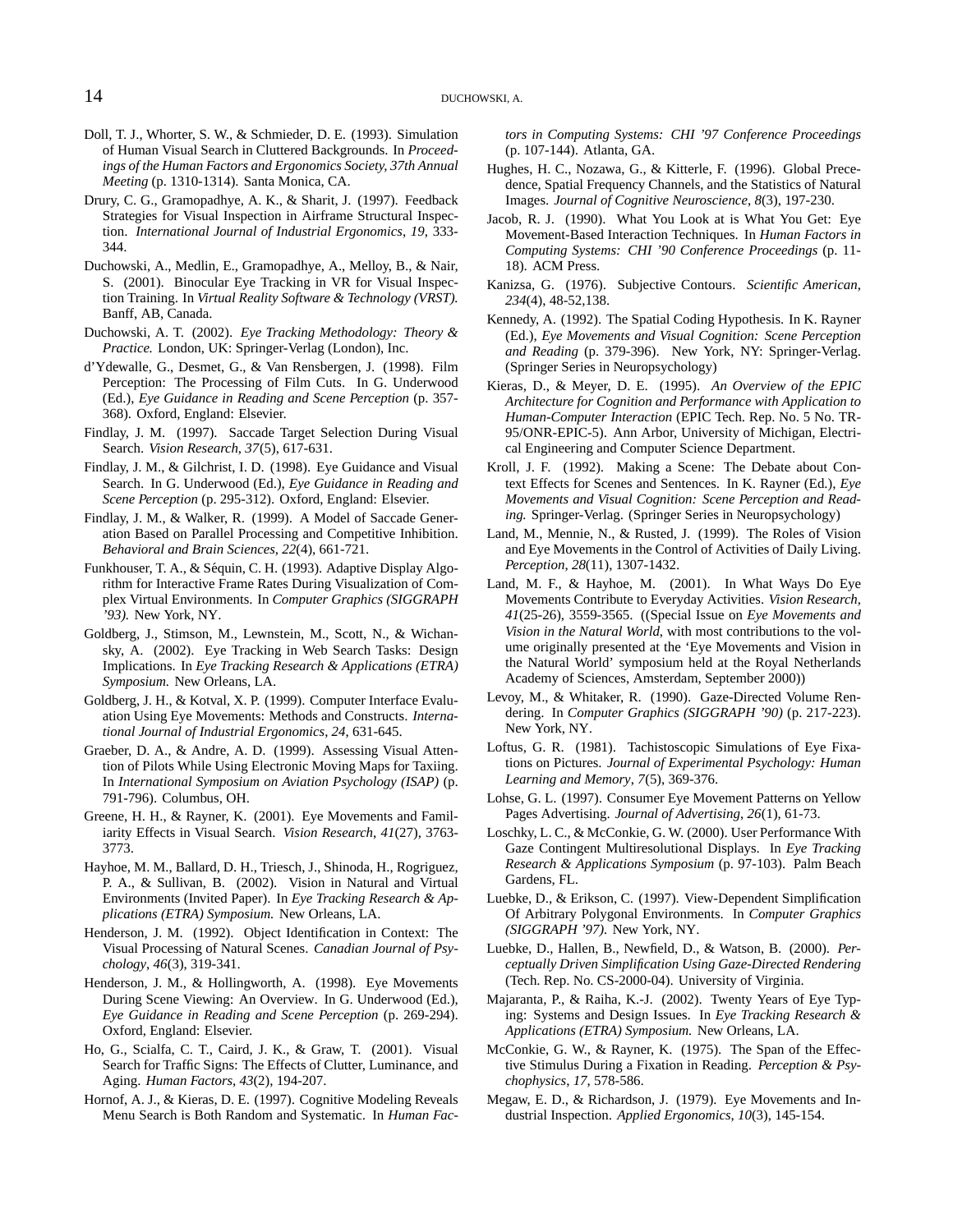- Molnar, F. (1981). About the Role of Visual Exploration in Aesthetics. In H. Day (Ed.), *Advances in Intrinsic Motivation and Aesthetics.* New York, NY: Plenum Press.
- Murphy, H., & Duchowski, A. T. (2001). Gaze-Contingent Level Of Detail. In *Eurographics (short presentations).* Manchester, UK.
- Necker, L. A. (1832). Observations on Some Remarkable Optical Phaenomena Seen in Switzerland, and on an Optical Phaenomenon Which Occurs on Viewing a Figure or a Crystal or Geometrical Solid. *Phiolosophical Magazine and Journal of Science*, *1*, 329-337. (Third Series.)
- Noton, D., & Stark, L. (1971a). Eye Movements and Visual Perception. *Scientific American*, *224*, 34-43.
- Noton, D., & Stark, L. (1971b). Scanpaths in Saccadic Eye Movements While Viewing and Recognizing Patterns. *Vision Research*, *11*, 929-942.
- Ohshima, T., Yamamoto, H., & Tamura, H. (1996). Gaze-Directed Adaptive Rendering for Interacting with Virtual Space. In *Proceedings of VRAIS'96* (p. 103-110). New York, NY.
- O'Sullivan, C., & Dingliana, J. (2001). Collisions and Perception. *ACM Transactions on Graphics*, *20*(3).
- O'Sullivan, C., Dingliana, J., & Howlett, S. (2002). Gaze-Contingent Algorithms for Interactive Graphics. In J. Hyöna, R. Radach, & H. Deubel (Eds.), *The Mind's Eyes: Cognitive and Applied Aspects of Eye Movement Research.* Oxford, England: Elsevier Science.
- Ottati, W. L., Hickox, J. C., & Richter, J. (1999). Eye Scan Patterns of Experienced and Novice Pilots During Visual Flight Rules (VFR) Navigation. In *Proceedings of the Human Factors and Ergonomics Society, 43rd Annual Meeting.* Minneapolis, MN.
- Özyurt, J., DeSouza, P., West, P., Rutschmann, R., & Greenlee, M. W. (2001). Comparison of Cortical Activity and Oculomotor Performance in the Gap and Step Paradigms. In *European Conference on Visual Perception (ECVP).* Kusadasi, Turkey.
- Parkhurst, D., Culurciello, E., & Niebur, E. (2000). Evaluating Variable Resolution Displays with Visual Search: Task Performance and Eye Movements. In *Eye Tracking Research & Applications Symposium* (p. 105-109). Palm Beach Gardens, FL.
- Parkhurst, D. J., & Niebur, E. (2002). Variable Resolution Displays: A Theoretical, Practical, and Behavioral Evaluation. *Human Factors*. (In Press.)
- Pelz, J. B., Canosa, R., & Babcock, J. (2000). Extended Tasks Elicit Complex Eye Movement Patterns. In *Eye Tracking Research & Applications (ETRA) Symposium* (p. 37-43). Palm Beach Gardens, FL.
- Posner, M. I., Snyder, C. R. R., & Davidson, B. J. (1980). Attention and the Detection of Signals. *Experimental Psychology: General*, *109*(2), 160-174.
- Rayner, K. (1975). The Perceptual Span and Peripheral Cues in Reading. *Cognitive Psychology*, *7*, 65-81.
- Rayner, K. (Ed.). (1992). *Eye Movements and Visual Cognition: Scene Perception and Reading.* New York, NY: Springer-Verlag. (Springer Series in Neuropsychology)
- Rayner, K. (1998). Eye Movements in Reading and Information Processing: 20 Years of Research. *Psychological Bulletin*, *124*(3), 372-422.
- Rayner, K., & Bertera, J. H. (1979). Reading Without a Fovea. *Science*, *206*, 468-469.
- Rayner, K., & Pollatsek, A. (1992). Eye Movements and Scene Perception. *Canadian Journal of Psychology*, *46*(3), 342-376.
- Rayner, K., Rotello, C. M., Stewart, A. J., Keir, J., & Duffy, S. A. (2001). Integrating Text and Pictorial Information: Eye Movements When Looking at Print Advertisements. *Journal of Experimental Psychology: Applied*, *7*(3), 219-226.
- Recarte, M. A., & Nunes, L. M. (2000). Effects of Verbal and Spatial-Imagery Tasks on Eye Fixations While Driving. *Journal of Experimental Psychology: Applied*, *6*(1), 31-43.
- Reddy, M. (1998). Specification and Evaluation of Level of Detail Selection Criteria. *Virtual Reality: Research, Development and Application*, *3*(2), 132-143.
- Reichle, E. D., Pollatsek, A., Fisher, D. L., & Rayner, K. (1998). Toward a Model of Eye Movement Control in Reading. *Psychological Review*, *105*(1), 125-157.
- Reingold, E. M., Charness, N., Pomplun, M., & Stampe, D. M. (2002). Visual Span in Expert Chess Players: Evidence from Eye Movements. *Psychological Science*. (In Press.)
- Reingold, E. M., & Loschky, L. C. (2002). Saliency of Peripheral Targets in Gaze-Contingent Multi-Resolutional Displays. *Behavior Research Methods, Instruments, & Computers*. (In Press.)
- Reingold, E. M., Loschky, L. C., McConkie, G. W., & Stampe, D. M. (2002). Gaze-Contingent Multi-Resolutional Displays: An Integrative Review. *Human Factors*. (In Press.)
- Robinson, D. A. (1968). The Oculomotor Control System: A Review. *Proceedings of the IEEE*, *56*(6), 1032-1049.
- Rosbergen, E., Wedel, M., & Pieters, R. (1990). *Analyzing Visual Attention to Repeated Print Advertising Using Scanpath Theory* (Tech. Rep.). University Library Groningen, SOM Research School. (Technical Report 97B32.)
- Schoonard, J. W., Gould, J. D., & Miller, L. A. (1973). Studies of Visual Inspection. *Ergonomics*, *16*(4), 365-379.
- Sibert, L. E., & Jacob, R. J. (2000). Evaluation of Eye Gaze Interaction. In *Human Factors in Computing Systems: CHI 2000 Conference Proceedings.* ACM Press.
- Smeets, J. B. J., Hayhoe, H. M., & Ballard, D. H. (1996). Goal-Directed Arm Movements Change Eye-Head Coordination. *Experimental Brain Research*, *109*, 434-440.
- Snodderly, D. M., Kagan, I., & Gur, M. (2001). Selective Activation of Visual Cortex Neurons by Fixational Eye Movements: Implications for Neural Coding. *Visual Neuroscience*, *18*, 259- 277.
- Solso, R. L. (1999). *Cognition and the Visual Arts* (3rd ed.). Cambridge, MA: The MIT Press.
- Starker, I., & Bolt, R. A. (1990). A Gaze-Responsive Self-Disclosing Display. In *Human Factors in Computing Systems: CHI '90 Conference Proceedings* (p. 3-9). ACM Press.
- Tanriverdi, V., & Jacob, R. J. K. (2000). Interacting with Eye Movements in Virtual Environments. In *Human Factors in Computing Systems: CHI 2000 Conference Proceedings* (p. 265-272). ACM Press.
- Todd, S., & Kramer, A. F. (1993). Attentional Guidance in Visual Attention. In *Proceedings of the Human Factors and Ergonomics Society, 37th Annual Meeting* (p. 1378-1382). Santa Monica, CA.
- Treisman, A., & Gelade, G. (1980). A Feature Integration Theory of Attention. *Cognitive Psychology*, *12*, 97-136.
- Van Orden, K. F., & DiVita, J. (1993). Highlighting with Flicker. In *Proceedings of the Human Factors and Ergonomics Society, 37th Annual Meeting* (p. 1300-1304). Santa Monica, CA.